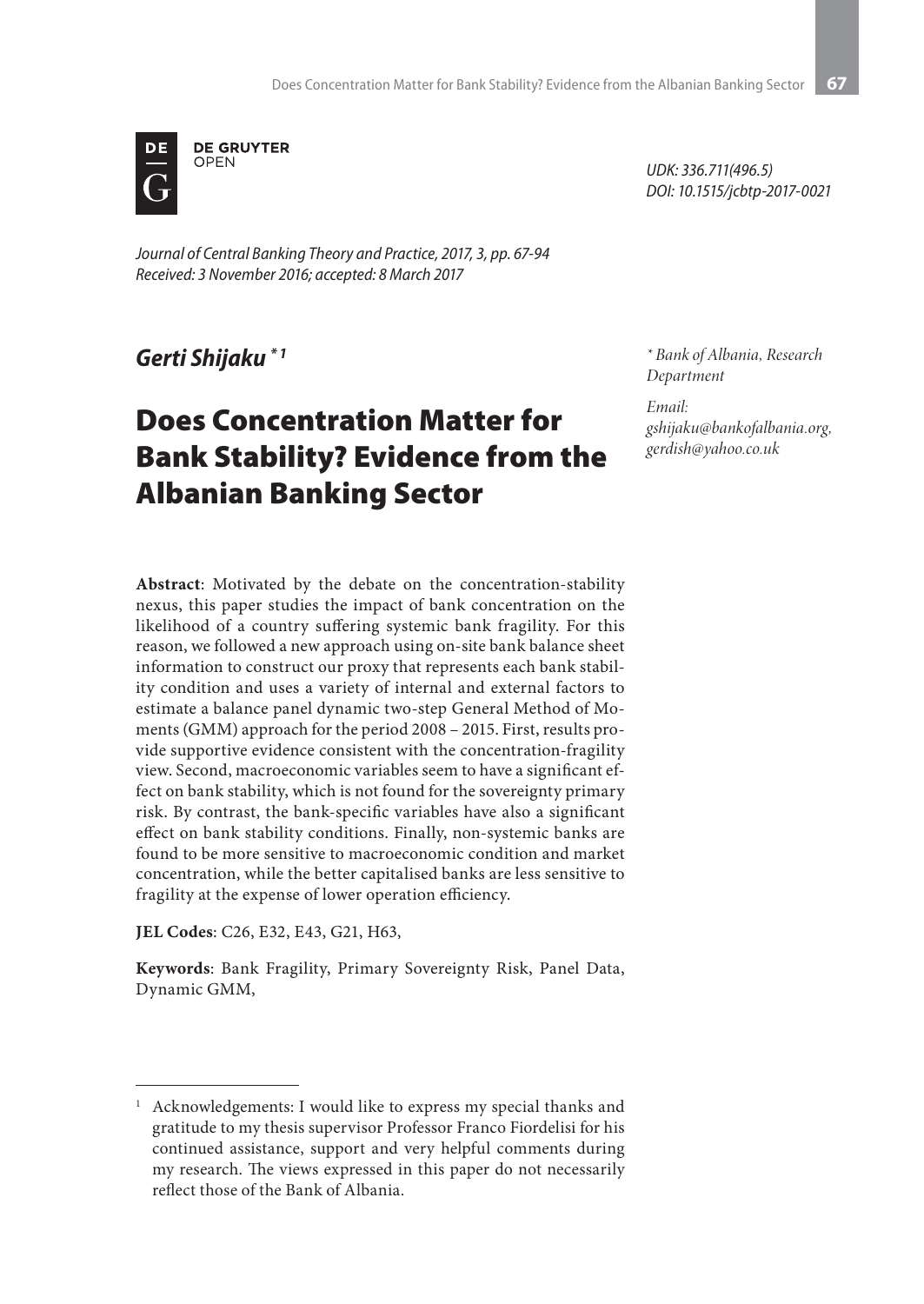# **1. Introduction**

The global financial crisis (GFC) of 2007 has not only shaken most of the financial market and institutions, but has also risen fundamental issues about the market power, such as concentration or market share, especially the role of bank equity capital, particularly from the standpoint of bank survival [Mirzaei, et al., (2013)]. Not surprisingly, public outcries for more bank capital tend to be greater after GFC, since bank with more capital has a greater probability of survival [Berger and Bouwman, (2013)] and can have significant positive impact on the efficiency and innovation of the production of financial services [Claessens and Laeven (2004)]. Indeed, bankers often assess their performance relatively to each other on the basis of market share, even though they often argue that greater market share may jeopardize their performance [Berger and Bouwman, (2013)] and the implications of having banks that are too-big-to-fail continues to rage the financial sector on the whole [Beck, et al., (2006)]. But, if many small banks behave aggressively and recklessly to their aim for higher market share and therefore get into bank distress at the same time, together they may also be too important to fail [De Haan and Poghosyan, (2012a), De Haan and Poghosyan (2012b)].

Both country experience and the academic debates suggest that higher market share or/and market concentration has an ambiguous effect on bank stability [Kasman and Carvallo, (2014)]. The empirical literature dealing with this issue shows two possible connections in the sense that the concentration may promote stability [Beck, et al., (2006); Evrensel, (2008); De Haan and Poghosyan, (2012a), De Haan and Poghosyan (2012b)], as it can also be a source of bank fragility [Boyd, and De Nicoló, (2005); Boyd, et al., (2006); Uhde and Heimeshoff, (2009); Fu, et al., (2014); Pawlowska (2016)], which are mostly costly for developing countries [Demirguc-Kunt and Kane (2002)]. However, whether banking concentration is a source of stability or, on the contrary, an amplification factor of banking crises, this subject requires particular attention because the financial situation of banks heavily affects the performance of the real economy [Dell'Ariccia, et al., (2008)], particularly since the GFC, which has affected the global financial system, particularly the banking sector deeply, with many banks suffering large losses and needing to raise additional capital [Kasman and Kasman, (2015)]. To that the financial liberalisation and the restructuring efforts of the last decade have changed the concentration conditions in the banking sector.

This shortcoming becomes even more important in fragmented banking system, such as that in Albania, where a large number of banks operate in a specific small opened economy. In particular, the Albanian banking system showed an apparent resilience during the GFC. In particular, improving market conditions and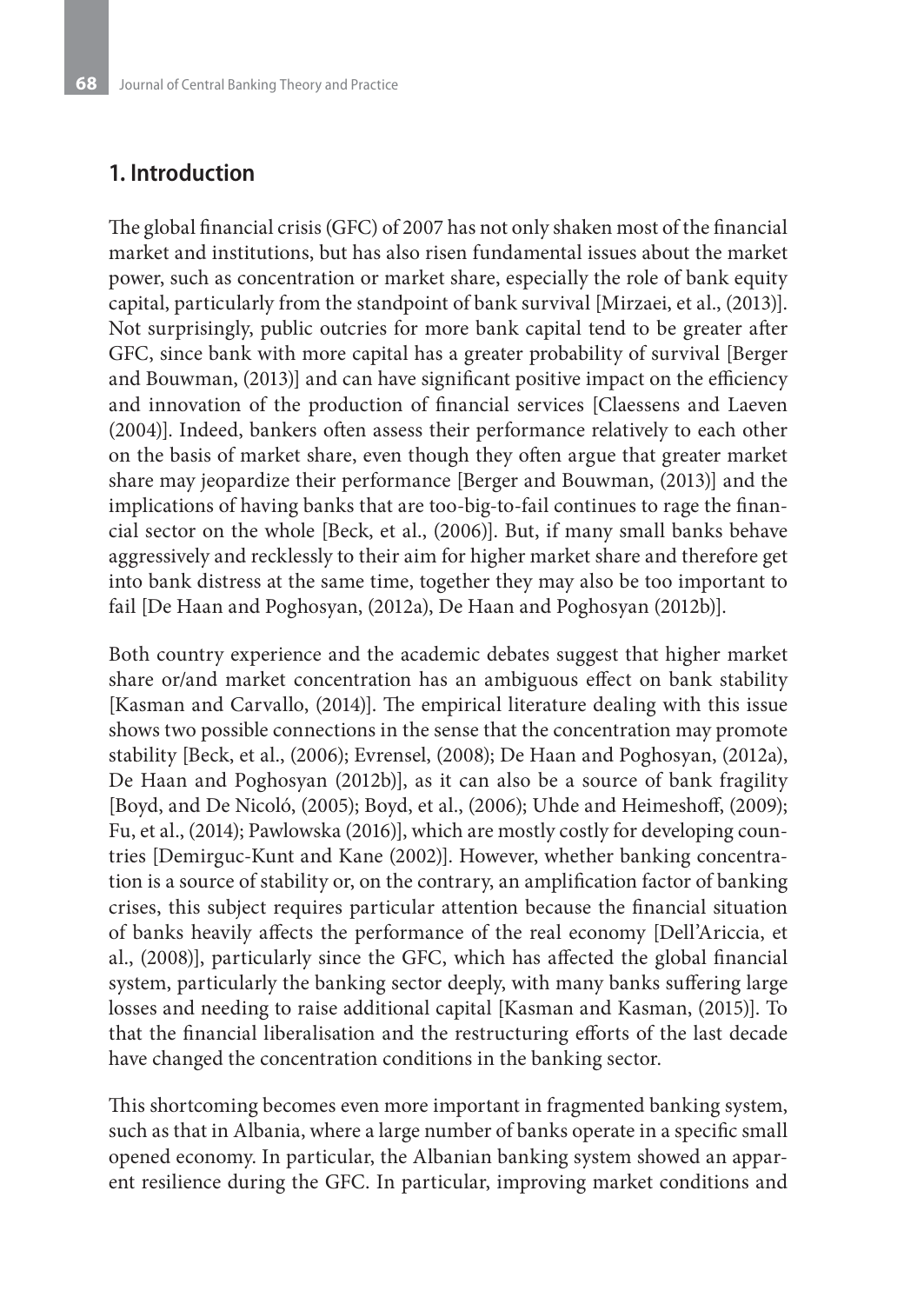legislation and macroeconomic state of the economy, motivated larger foreign banks in more developed countries, most in the Eurozone, operating at relatively low margins to extend cross-border operations into potentially new and more profitable market. However, increasing competition has been considered the main driving force behind the acceleration in the consolidating process, and it is also raising concerns about increased concentration in the banking sector as it is often criticised for being "overbanked".

The last decade has witnessed dynamic growth within the banking assets. The value of the assets of the entire banking sector is equivalent to 90% of the Albania Gross Domestic Production (GDP). Additionally, before the GFC we observed a sharp increase in lending, which shifted their focus towards increasing profits while ceasing to monitor and properly assess risk. At the same time, the problem of banks being "too-big-too-fail has also emerged, especially in terms of market share as the 6 largest banks (systemic banks as defined by the Bank of Albania) hold nearly 80% of the market. To that, still at a ratio of nearly 16.2% for the whole market and 22.2% for the systemic banks, the Herfindahl–Hirschman index suggests that the banking sector is "moderately concentrated". Similarly, despite accommodating policies by Bank of Albania to lower market concentration, still tendency towards a more concentrated market is found to be associated or even foreheads banking system fragility (See also Graph 1 in Appendix). Unlike the US and European counterparts, and similar to the Asia Pacific banking industry [Fu, et al., (2014)], the Albanian banking system emerged from the GFC in a relatively stable position without requiring anywhere near the same degree of government support and bailouts. These patterns make it a particularly interesting environment for studying the concentration-stability nexus in banking.

Against this background, the existing literature provides a fairly comprehensive review of the main internal and external determinants on bank stability, but these cases still require one question to be answered empirically as there is no evidence on how market concentration effects bank stability, in particular in the case of an emerging economy, namely Albania. Therefore, this paper analyses the concentration-stability nexus for 16 banks operating in the Albanian financial sector over the period 2008 – 2015. For this reason we followed a five-step procedure. First, we constructed a composite individual stability indicator by compelling the on-site bank balance sheet information and expressed it as a function of internal and external variables using an unbalance panel with quarterly data for the period 2008 Q04 – 2015 Q03. Then, we used a dynamic two-step General Method of Moments (GMM) approach, particularly the first difference transformation approach. Additionally, empirical analysis is accomplished through a set of robustness check. First, we analyse our benchmark model, which includes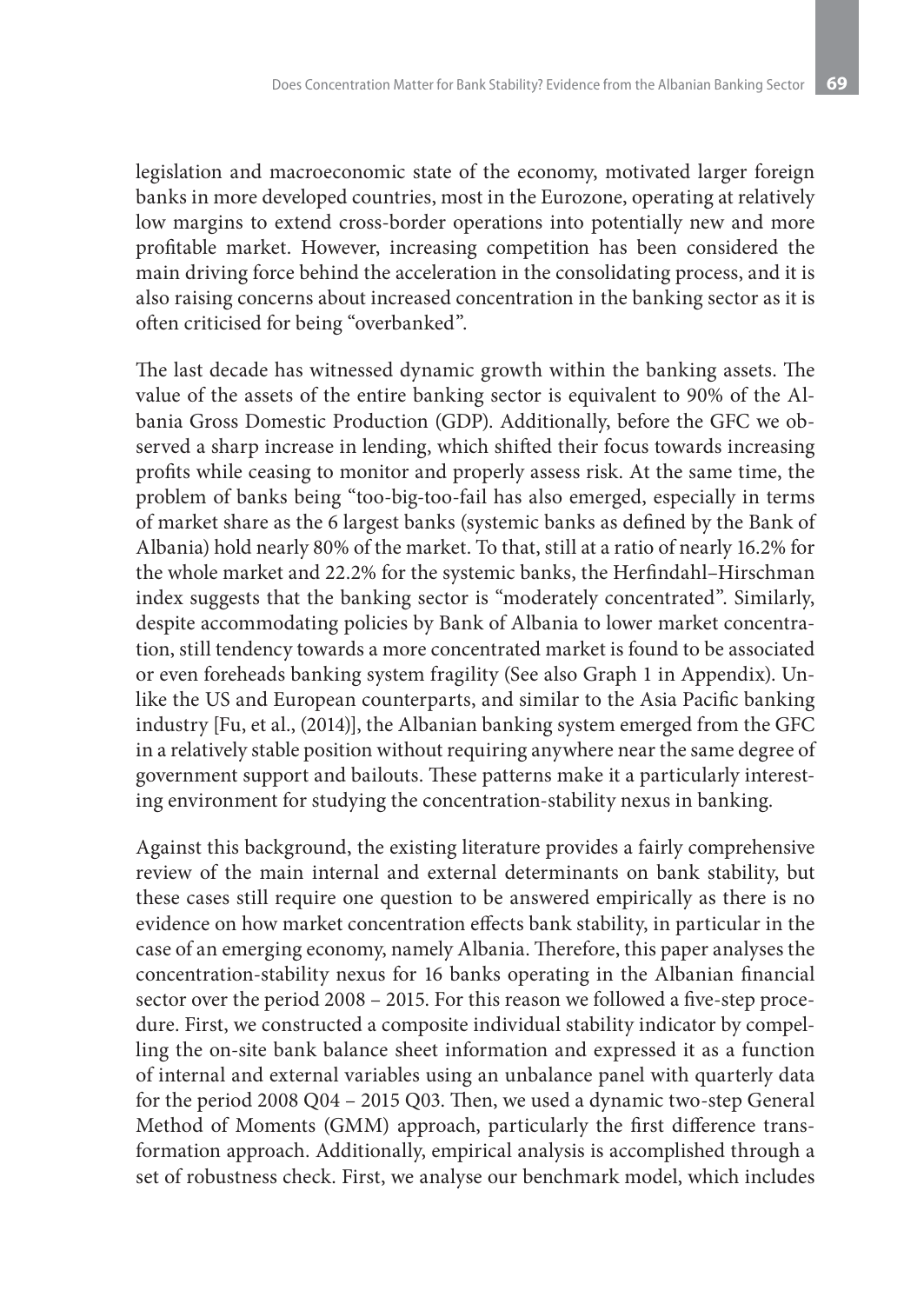macroeconomic, market-specific and bank-specific factors. Then we extend our research to analyse market concentration behaviour either by augmenting further our benchmark model or with regards to other sectors, especially those related to liabilities, deposits and loan. This in return provides an alternative approach to conclude also on the robustness of our model. Finally, we also assess the sensitivity of our model specification to methodological changes.

By way of preview, our empirical results suggest that greater bank concentration tends to enhance the likelihood that a country will suffer systemic bank fragility, which supports the concentration-fragility theory. Improving macroeconomic is found to boost bank stability, which was not found to be the case with regards to primary sovereignty risk. Among the bank-specific factors, operational efficiency and the capital structure of the bank are found to be relatively important components. At the same time, we also split the sample between systemic and nonsystemic banks. The latter are found to be more sensitive to market concentration and macroeconomic condition. The former causes great concerns to operational efficiency, while capital structure seems to be of less relevance compared to nonsystemic banks.

This paper complements and extends existing literature on this issue in several aspects. First, to the best of our knowledge this is the first study to investigate empirically the concentration environment of universal banks in Albania, considering both cross-sectional time-series dataset for individual banks and focusing only on the period after the GFC. Thus, the results of the study may highlight the impact of the global turmoil on individual bank risk exposure. Analysing this issue is important because banking system is the most prominent agent in the financial markets which provide a wide range of financial services to the economic anchors that may be vulnerable to bank instability. In contrast to many studies in this literature, Albania as a developing country provides a fertile laboratory to examining concentration-stability nexus since the country has engaged in a process of greater structural reforms and liberalisation process, privatisation, economic integration and technological change, while the system is witnessing more consolidation and was not directly affected by the GFC. Third, since it focuses only on a single country, it avoids any pitfall as described by Uhde and Heimeshoff (2009) related to data issues and ensure comparability across both dependent and independent variables. Nor do we use data from the Bankscope database. Moreover, different from previous empirical work, this paper neither focuses on real episodes of banking crises nor uses binary approach as a proxy for instability episodes, or uses the Z-score or credit risk as an in-variant measure of the bank's risk-taking behaviour and distance to solvency, to which Fu, et al., (2014) provides some arguments against. In fact, we extend empirical findings by including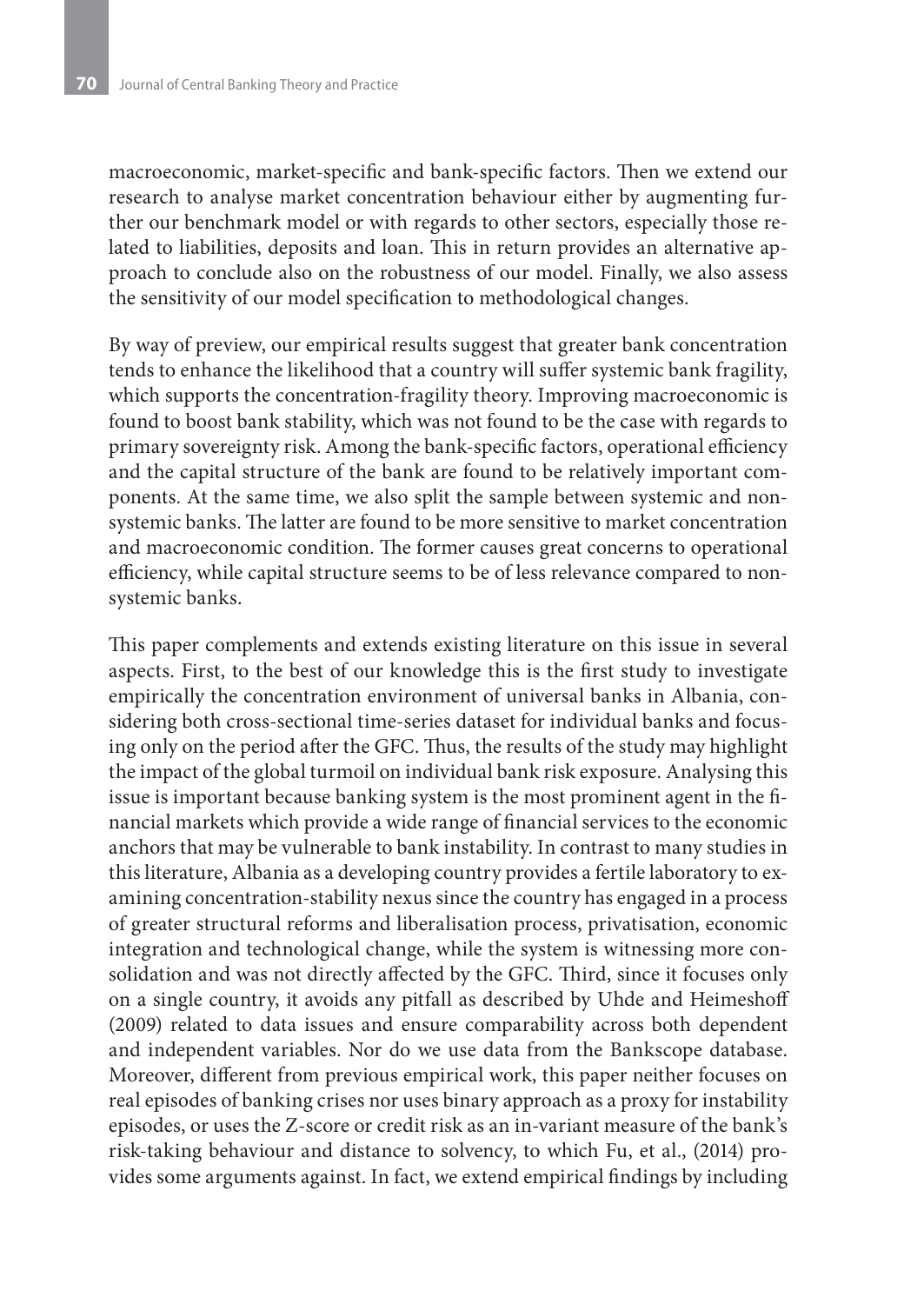instead a more sophisticated proxy for bank stability that is based on a wide set of consolidated balance sheet data and the principal component analyses approach as explained by Shijaku (2016). The other contribution of this paper is that it also extends and enhances previous findings by using instrument variables regressed to address likely reverse causality due to probable two-sided relationship between concentration and bank stability. Finally, we provide appropriate evidence, by fragmentising this sector according to the size of the banks, addressing whether certain institutions show different concentration behaviour than others.

The rest of the paper is as follows. Section 2 provides a brief review on the structure of banking sector in Albania. Section 3 presents the related theoretical and empirical literature review on the banking market concentration and bank stability nexus. Section 4 presents the methodology, data description and estimation approach. The empirical results of the estimations are reported in Section 5. Finally, the paper's concluding remarks are provided in Section 6.

# **2. Literature review**

The relationship between concentration and banking stability has been a controversial issue long before the GFC started. Both at theoretical and empirical level, the issue remains ambiguous and unresolved, despite a large body of literature.

# **2.1. Theoretical literature**

The theoretical literature concerted around two major streams with utterly opposite conclusions. They are arranged according to whether they support the idea that banking concentration has a stabilizing effect (concentration-stability view) or whether on the contrary it has a destabilising effect (concentration-fragility hypothesis).

The concentration-stability paradigm, which is also referred to as the franchise value paradigm proposed first by Keeley (1990), argues, on a (positive) margin effect hypothesis, that banks operating in a concentrated market signal or that have some market power (i.e. positive franchise value) might be more prudent in the aspect of risk-taking. It is assumed that larger banks tend to undertake "credit rationing" since fewer, but more qualitative credit investments will increase the return of the singular investment and hence foster financial soundness [Boot, et al., (2000)]. Similarly, banks in concentrated banking system may enhance profits, through either higher interest rates or less loan loss provision, [Boyd, et al.,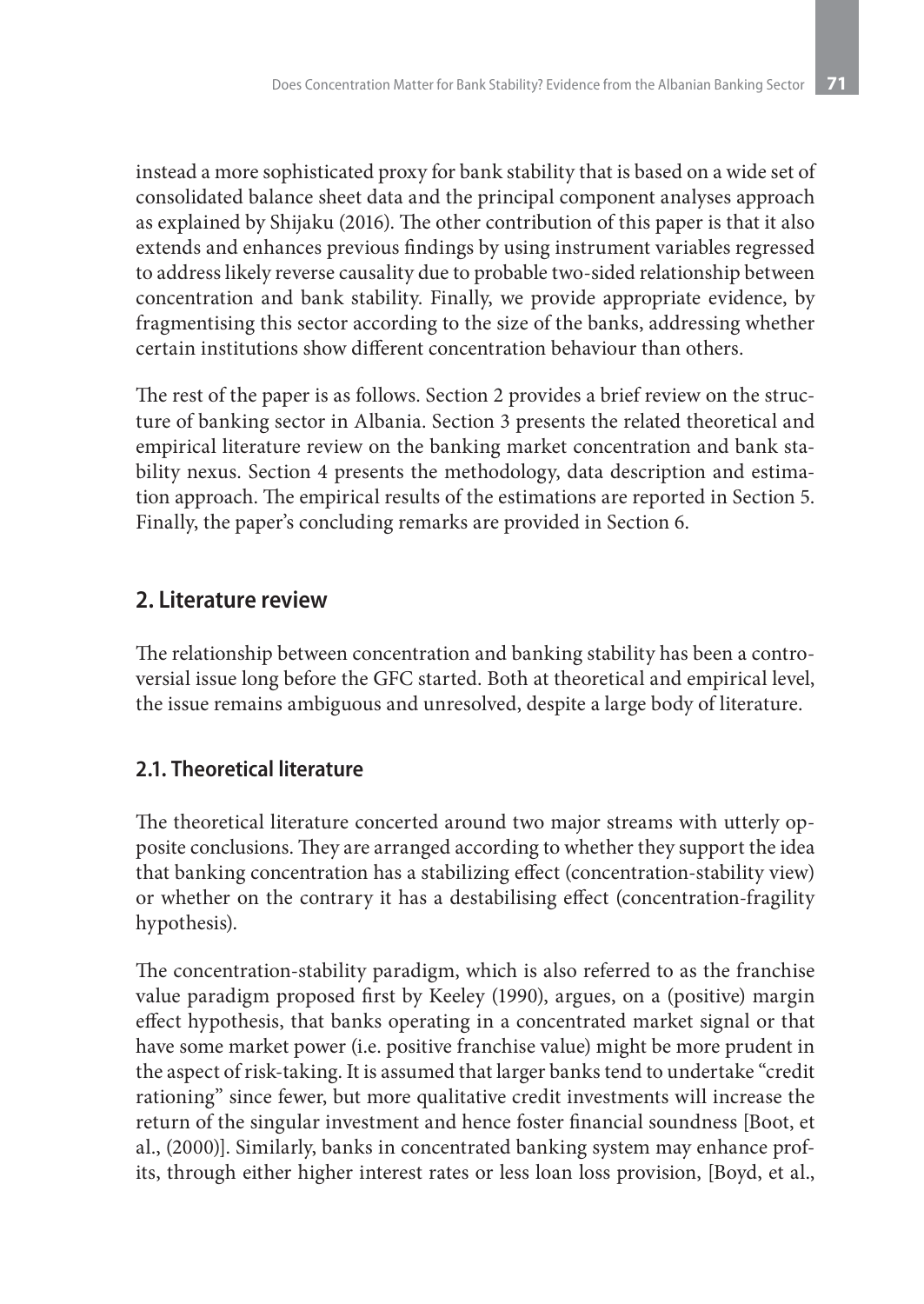(2004)] as the higher the franchise value of the greater the opportunity cost of bank when going bankrupt, and therefore risky investments that could jeopardize future profits may not be accepted by banks authorities [Hellmann, et al., (2000)]. Higher profits, on the other hand, may provide higher "capital buffer" that protects them from adverse external macroeconomic, loan losses and liquidity shocks and eventually increase the charter or franchise value of the bank, reducing the incentives for banks to take excessive and unwarranted risk and thus reducing the probability of default [Beck, et al., (2006); Berger and Bouwman, (2013)]. Further, larger banks may even be able to diversify (even geographically) loan portfolio risks more efficiently due to higher economies of scale [Diamond, (1983); Uhde and Heimeshoff, (2009)]. In another aspect, as Allen and Gale, (2004) states, it would also prove substantially easier for bank supervisors to monitor a few banks in a concentrated banking system in which a few larger banks hold more diversified portfolios. Such a concentrated banking system's resilience to higher risk absorption would be more pronounced, leading to fewer crises.

In contrast, proponent of the "concentration-fragility view" argues that banks operating in a more concentrated environments, exploiting arbitrary their monopoly power in the loan market, tend to induce higher loan rates [Boyd and De Nicolo (2005)], which in return, create moral hazards and eliminate the least risky part of the banks' customers [Berger, et al., (2009)], or even make it harder for them to repay loans [Mirzaei, et al., (2013)]. In this context, default risk will surge, while large banks are of particular importance because their failure could pose significant risks to the collapse of financial institutions and the financial system as a whole, as the crisis in US has shown [De Haan and Poghosyan, (2012a), De Haan and Poghosyan (2012b)]. This could also negatively affect the monetary system and real production. To ensure financial stability, those institutions considered as "too-big-to-fail" might implicitly or explicitly be protected by public guarantees or subsidies, as observed during and in the aftermath of GFC [Moch, (2013)], which in return may intensify risk-taking incentives and hence increase banking fragility [Mishkin, (1999)]. In another aspect, Cetorelli, et al., (2007) stress that a lower degree of diversification may end up deteriorating managerial efficiency, less effective internal corporate control and increased operational risk that may be prone to supervisory failures.

### **2.2. Empirical literature**

In line with appropriate theoretical literature even empirical work is ambiguous on the relationship between market concentration and stability in the banking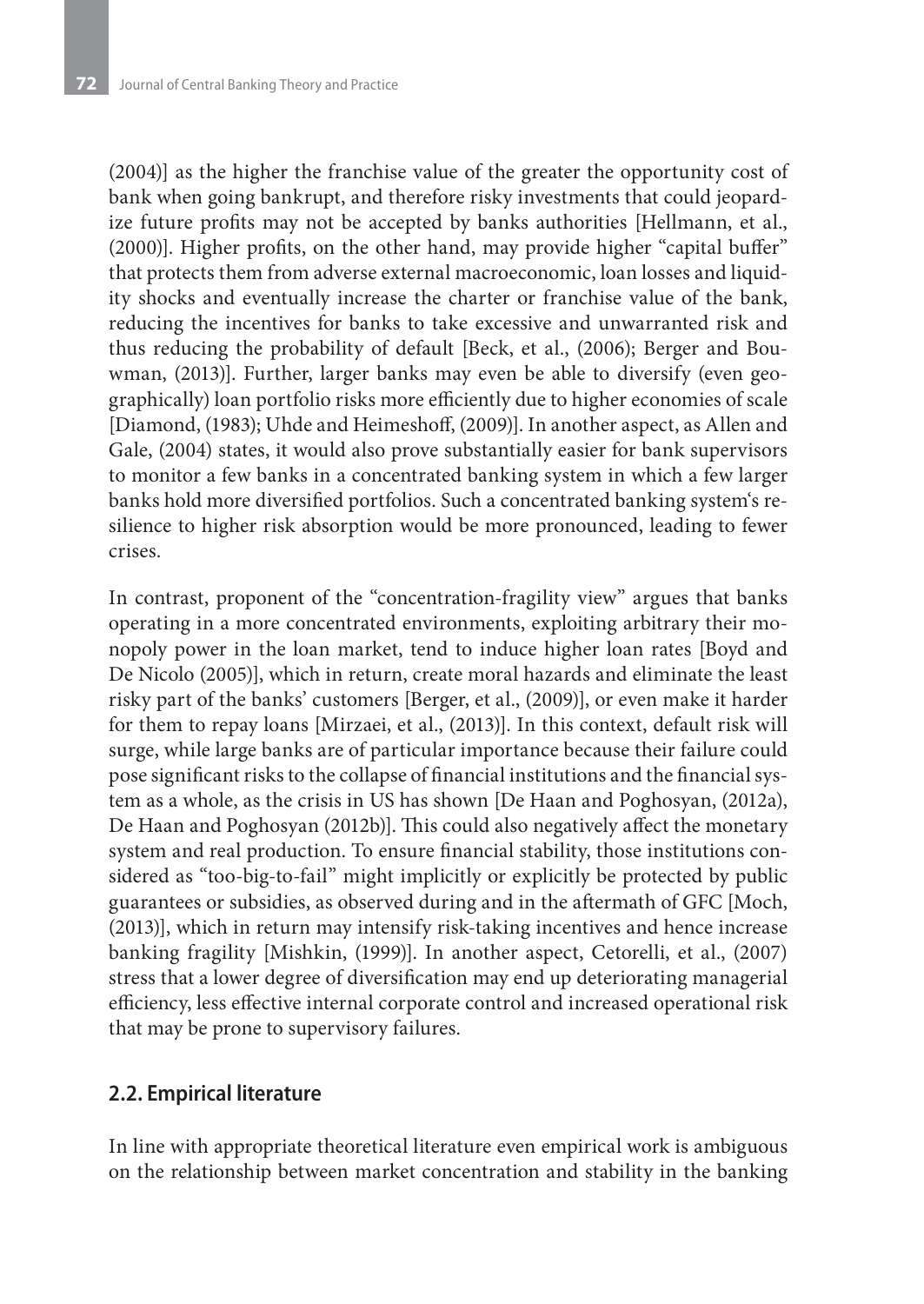system. As an important challenge to the franchise value paradigm, Demsetz, et al., (1996), following Keeley, (1990) use the Tobin's q as an indicator of market power and examine the role of franchise value on risk-taking behaviour of bank in U.S. over the period 1986-1994. Both authors report empirical evidence on the support of concentration-stability view as they find a negative relationship between franchise value and risk. Similarly, Boyd and De Nicolo (2005) also develop a model, modifying one presented by Allen and Gale (2004), explaining that in a concentrated market banks tend to be more risk-taking and an increase in concentration both in loan and deposit markets brings in higher loan rates charged to borrowers. Beck, et al., (2006) examine the link between market concentration and banking crises using country-specific data on individual bank failures and reports by national supervisory agencies and a concentration index based on total assets held by the largest three banks in each country, using a dataset on 69 countries for the period 1980-1997, and in contrast to De Nicolo, et al., (2004) found that crises are less likely in economies with more concentrated banking systems.

De Haan and Poghosyan (2012b) use quarterly data, for the US banking system for the period 1995-2010. Similarly, Boyd, et al., (2006) use measures of bank profitability, namely return on asset (RoA) and return on equity (RoE), and Z-Index and the Herfindahl-Hirschmann Index (HHI) as proxy for bank risk and concentration respectively assessing the joint effects of market structure and risk on profitability<sup>2</sup>. The authors provide empirical evidence supporting the riskshifting as earnings volatility decreases with market concentration. On the other hand, different to Matutes and Vives (2000), using data from 2600 banks across the EU-25 over the period 1997-2005 and similar to Uhde and Heimeshoff (2009) found that banking market concentration has a negative impact on European banks' financial soundness as measured by the Z-score, but is associated with a positive effect on banks profitability as measured by RoA. To that, using a unique dataset for the Spanish banking system, Jimenez, et al., (2013) report that standard measure of market concentration do not affect the non-performing loan, proxy for bank risk, but found evidence in favour of the franchise value paradigm when using the Lerner indexes.

The empirical literature has also supported the possibility of a negative correlation showing that a concentrated market could have a destabilizing effect on financial stability by making reference to the "too-big-too-fail" hypothesis. Nickell,

<sup>2</sup> Other papers using the Z-score and HHI as measurement of bank risk and concentration are de Haan and Poghosyan (2012a); Mirzaei, et al., (2013); Fu, et al., (2014); Kasman and Kasman (2015); Căpraru and Andrieş, (2015); Fernández, et al., (2016).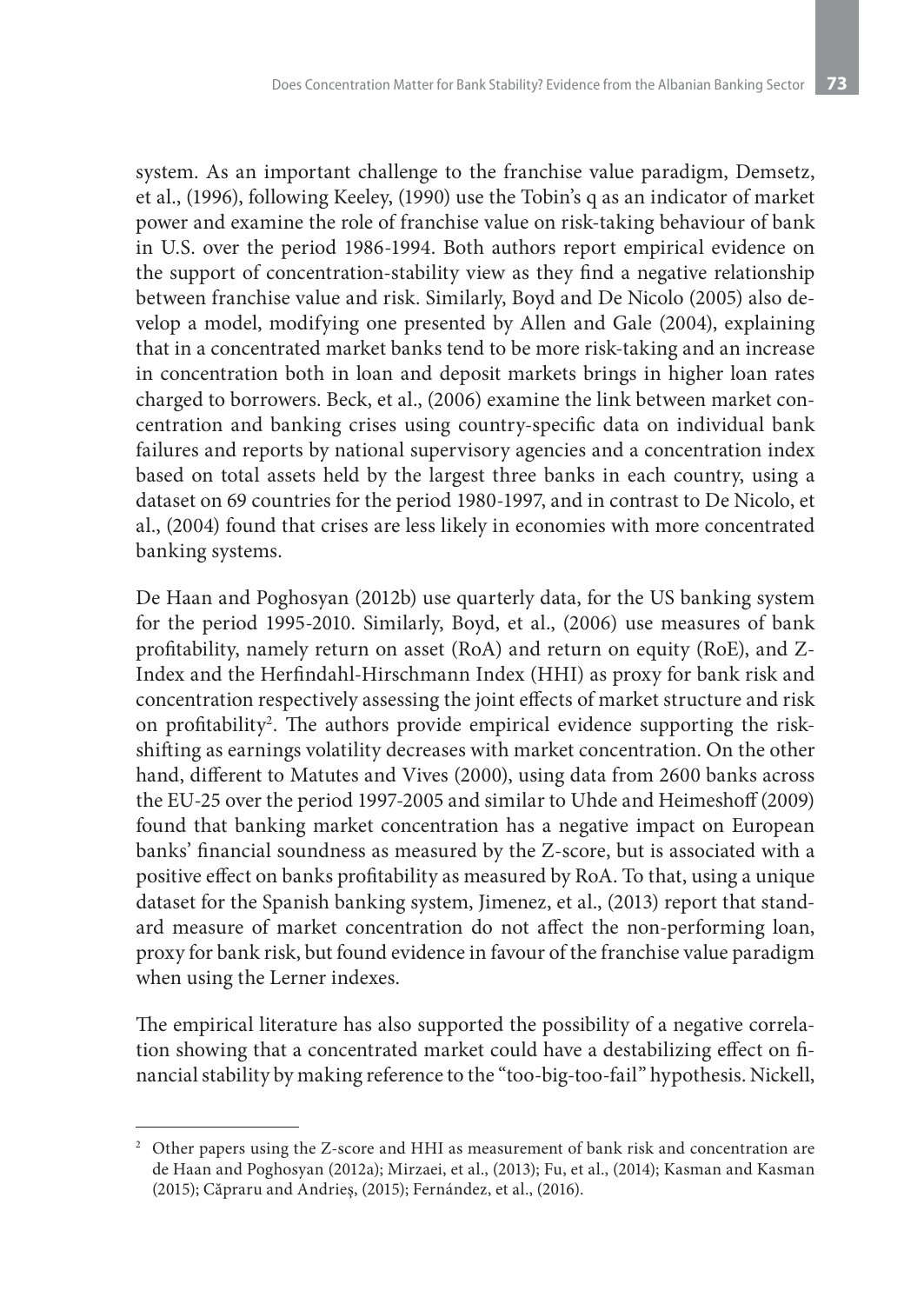et al., (1997) finds that firms enjoying market power tend to operate inefficiently rather than to reap all potential rents. The study by Boyd, et al., (2006), based on the HHI and Z-score for a cross-section of 2500 small rural banks operating in the U.S. and a panel of 134 countries over the period 1993-2004, shows that the effect of riskier portfolios dominates despite increased revenues related to the concentration of the banking sector. This study has been extended by De Nicolo and Loukiaonova (2007) using data from 133 non-industrialised countries over the period 1993-2004. They find that the result is stronger when bank ownership is taken into account. Schaeck, et al., (2009) using the Panzar and Rosse (1987) Hstatistics and standard deviation of concentration measure for 38 countries over the period 1980-2033, using the logit approach. The authors present evidence of a concentration-fragility view. Pawlowska (2016) investigates the role of market concentration, measure through Z-score and HHI, and loan risk, as measured by NPL, by splitting a sample of annual data for each banking sector in the EU-27 countries with regards to their total assets into largest banking sectors (i.e., EU-15) the smallest banking sectors (i.e., EU-12) and a sample including all of the EU-27. The paper finds evidence that banking sectors within EU are not homogenous and there is also asymmetry between the performances of EU-15. The author reports also evidence for the existence of a "too-big-to-fail" effect within EU-15 banking sectors. In their analysis of 440 international domestic and crossborder mergers that took place between 1991 and 2009, Weiß, et al., (2014) find clear empirical evidence for a significant increase in both the idiosyncratic default and the systemic risk of acquirers following bank mergers, thus confirming the "concentration-fragility" hypothesis.

Finally, the third way reconciles the two strands and demonstrates that there exists a nonlinear relationship between concentration and stability. Recently, in addition to Caminal and Matutes, (2002), Martinez-Miera and Repullo (2010) encompass both of these competing approaches by proposing a nonlinear relationship between concentration on the assumption that less concentration may reduce the borrower's probability of default (risk-shifting effect), but also the interest payments from performing loans, which serve as a buffer to cover loan losses (margin effects). They find evidence that a U-shaped relationship between concentration and stability could exist. Hence, the probability of default first goes down but then rises after a certain point as bank competition increases. Similarly, Berger, et al., (2009) test the impact of market structure on risk potential of 8,235 banks in 23 developed nations using a nonlinear relationship between financial stability and market structure. Their results provide some support, consistent with the "concentration-fragility view" that market power increases loan portfolio risk. The authors show that this risk may be offset in part by higher equity capital ratios.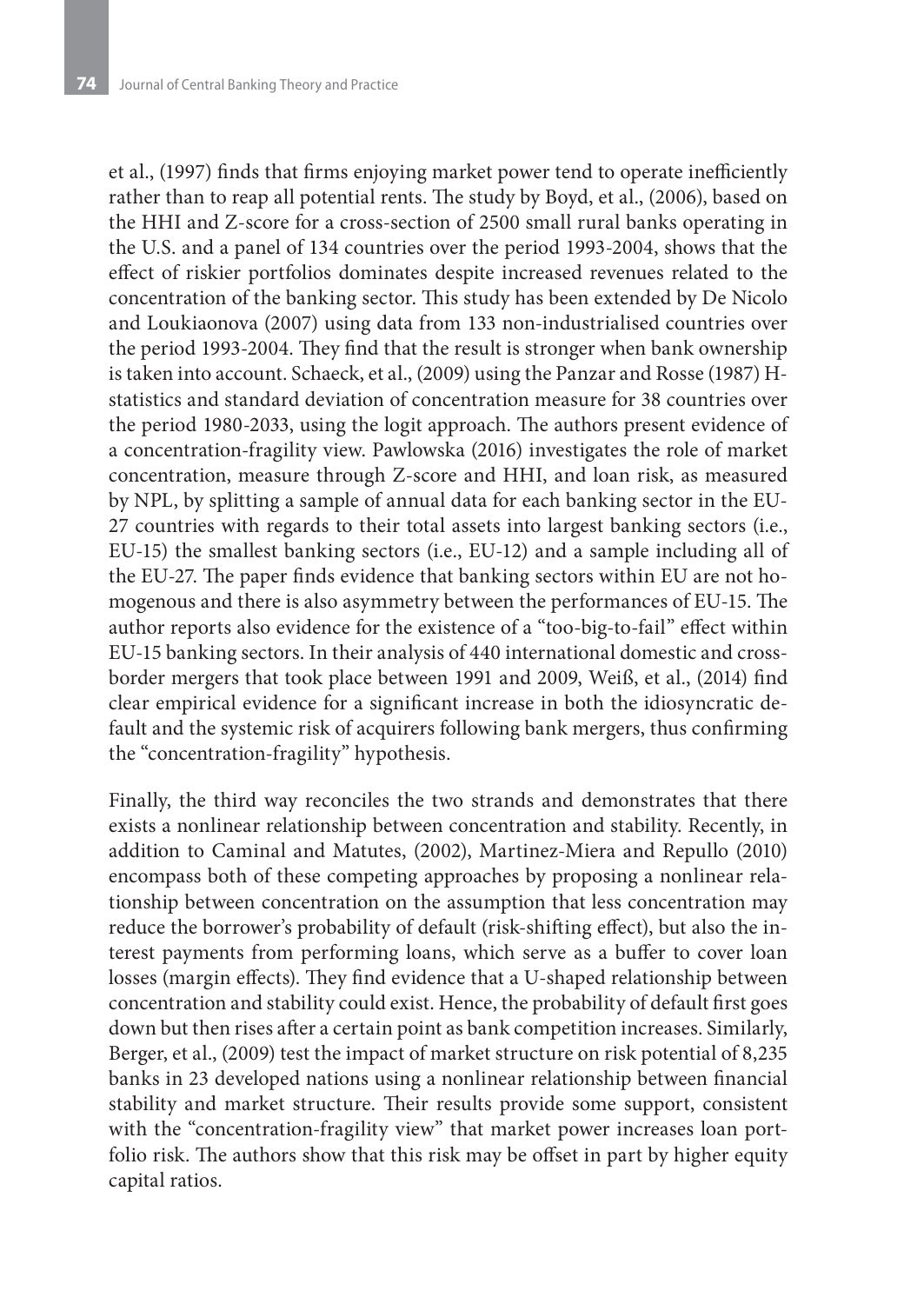Overall, the existing literature provides a fairly comprehensive review of the effects of market power, financial structure and the bank activity determinants on banking stability in an individual country or panel of countries, but some questions in the aspect of the emerging market still need to be answered empirically, in particular to the period after the global financial crisis.

# **3. Methodology, variables and data**

### **3.1. Benchmark model specification approach**

The empirical model specification draws on the extensive review of previous studies, but it also departs from Shijaku (2016) who investigated the link between market share and bank stability. However, as in the case of Uhde and Heimeshoff (2009), in this paper our empirical analysis considers the link between concentration and instead of market power. The model is specified as follows:

$$
CAELS_{i,t} = \alpha + \beta_1 * X'_{i,t} + \varepsilon_{i,t} \tag{1}
$$

Where, *CAELS<sub>i,t</sub>* is a stability indicator of bank i at time t, with  $i = 1, ..., N$  and t = 1, ..., T.  $\alpha$  is a constant term.  $X'_{i,t}$  is a vector of explanatory variables grouped into three main categories: (1) *Banking*<sup> $i$ </sup><sub>*it*</sub> is a set of bank-specific explanatory variables; Market $l_{i,t}$  is a set of industry explanatory variables; Macroeconomics $l_{i,t}$ is a set of control variables that account for state of economy; *β* is a vector of coefficients to be estimated.  $\varepsilon_{i,t}$  is an error terms that is assumed to be identically and independently distributed with mean of 0 and variance  $\sigma_u^2 A = \pi r^2$ .

The model is estimated through the means of a dynamic two-step General Method of Moments (GMM), particularly the first difference transformation approach as suggested by Arellano and Bond (1991)<sup>3</sup> to the assumption this would eliminate endogeneity of some of the explanatory variables with the dependent variable and the individual fixed effects [Anderson and Hsiao (1981)] and inconsistent of small sample time [Han and Phillips, (2010)]. Then, based on Roodman (2009), we use all the past information of  $X'_{i,t}$  up to 4 lags as instruments variable. Furthermore, the model is estimated with GMM weights differences (AB-1-step) would resolve for upward (downward bias in standard errors (t-statistics) due to its dependence to estimated values (as it uses the estimated residuals from one-step estimator), which might lead to unrealistic asymptotic statistical inference [Judson and Owen, (1999); Bond and Windmeijer (2002); Ansari and Goyal (2014)] especially

<sup>3</sup> See also Arellano and Bover, (1995) and Blundell and Bond, (1998).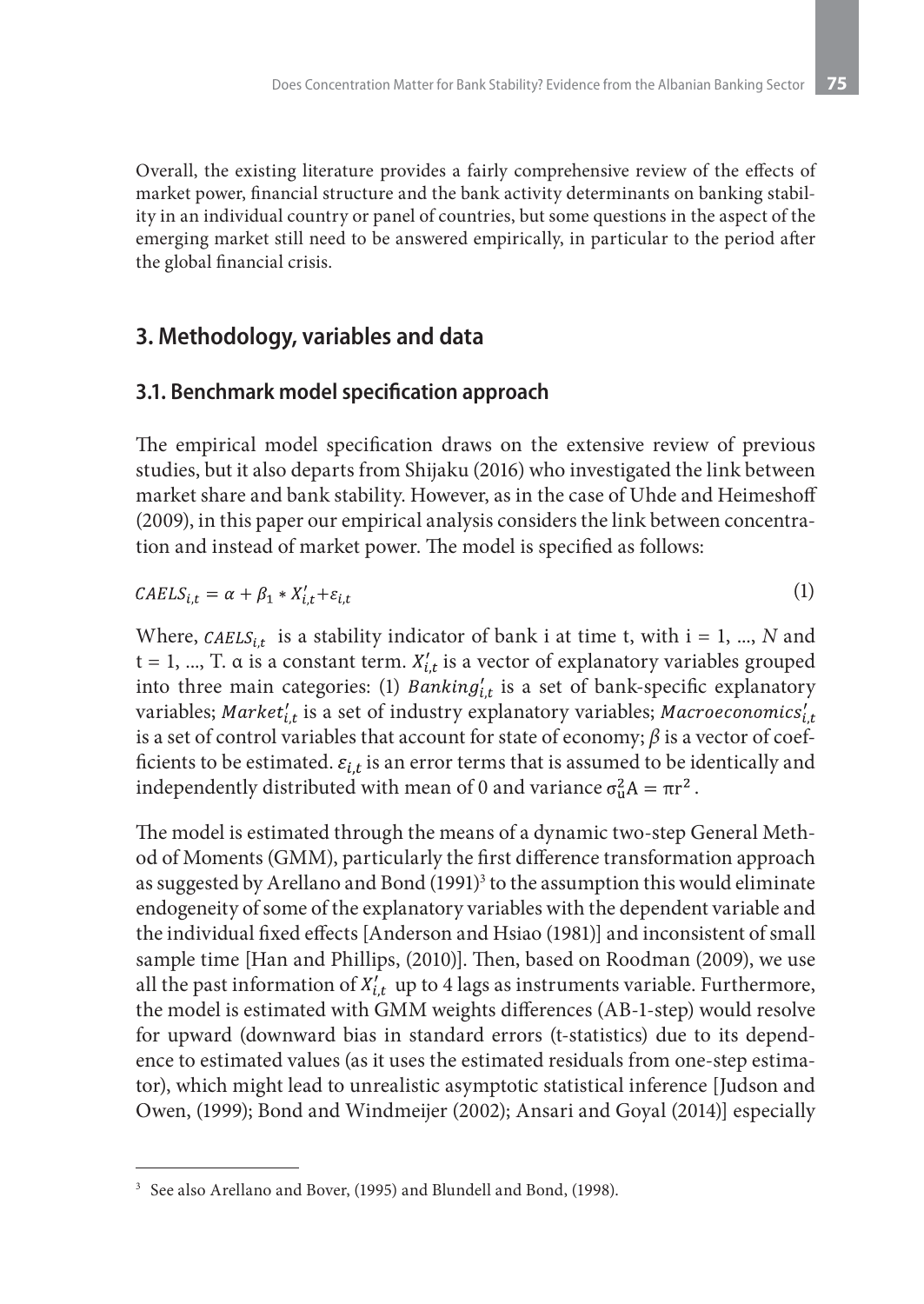in the case of data sample with relatively small cross section dimension [Arellano and Bond (1991)]. The Haussmann test is used for over-identifying restrictions based on the sample analogy of the moment conditions adapted in the estimation process, thereby as to determine the validity of the instrument variables (i.e. tests of the lack of serial correlation and consistency of instruments variables). To that, from our viewpoint, we consider our bank stability indicator to be a sensitive "thermometer" indicator that is affected contemporaneously by other factors.

#### **3.2. The variable selection approach**

#### 3.2.1. Dependent variable

The empirical literature provides a good description of how one might attempt to build a composite indicator of stability, but obviously this paper follows the Uniform Financial Rating System approach, introduced by the US regulation in 1979, referred to as CAELS rating (Capital adequacy, Asset quality, Earnings, Liquidity and Sensitivity to market risk (See Table 2 in Appendix)<sup>4</sup>. First, using the statistical methods, each indicator included in each of these categorises is normalised into a common scale with mean of zero and standard deviation of one<sup>5</sup>. The formula is given as:

$$
Z_t = \left(\frac{X_t - \bar{\mu}}{\bar{\sigma}}\right) \tag{3}
$$

Where,  $X_t$  represents the value of indicators  $X$  during period *t*;  $\mu$  is the mean and  $\sigma$ is the standard deviation. Second, all the normalised values of the set of correlated indicators used within one category are then converted into a single uncorrelated index by means of the statistical procedure, namely the principal component analysis (PCA) approach, which is yet again standardised through the procedure in Eq.  $(3)$ . Then, the estimated sub-index is transformed between the values  $[0, 1]$ using exponential transformation  $[1/(1 + \exp(-Z^*))$ . Finally, the BSI is derived as a sum of the estimated exponential transformed sub-indexes, as follows:

$$
BSI_{t,w} = \omega_1 \sum_{i=1}^n Z_{t,C}^* + \omega_2 \sum_{i=1}^n Z_{t,A}^* + \omega_3 \sum_{i=1}^n Z_{t,E}^* + \omega_4 \sum_{i=1}^n Z_{t,L}^* + \omega_5 \sum_{i=1}^n Z_{t,S}^* \tag{4}
$$

<sup>4</sup> This approach is also used by International Monetary Fund Compilation Guide 2006 on Financial Soundness Indicators, but others authors e.g. Altman (1986), Sere-Ejembi, et. al., (2014) and Cleary and Hebb (2016).

<sup>&</sup>lt;sup>5</sup> Normalizing the values avoids introducing aggregation distortions arising from differences in the means of the indicators.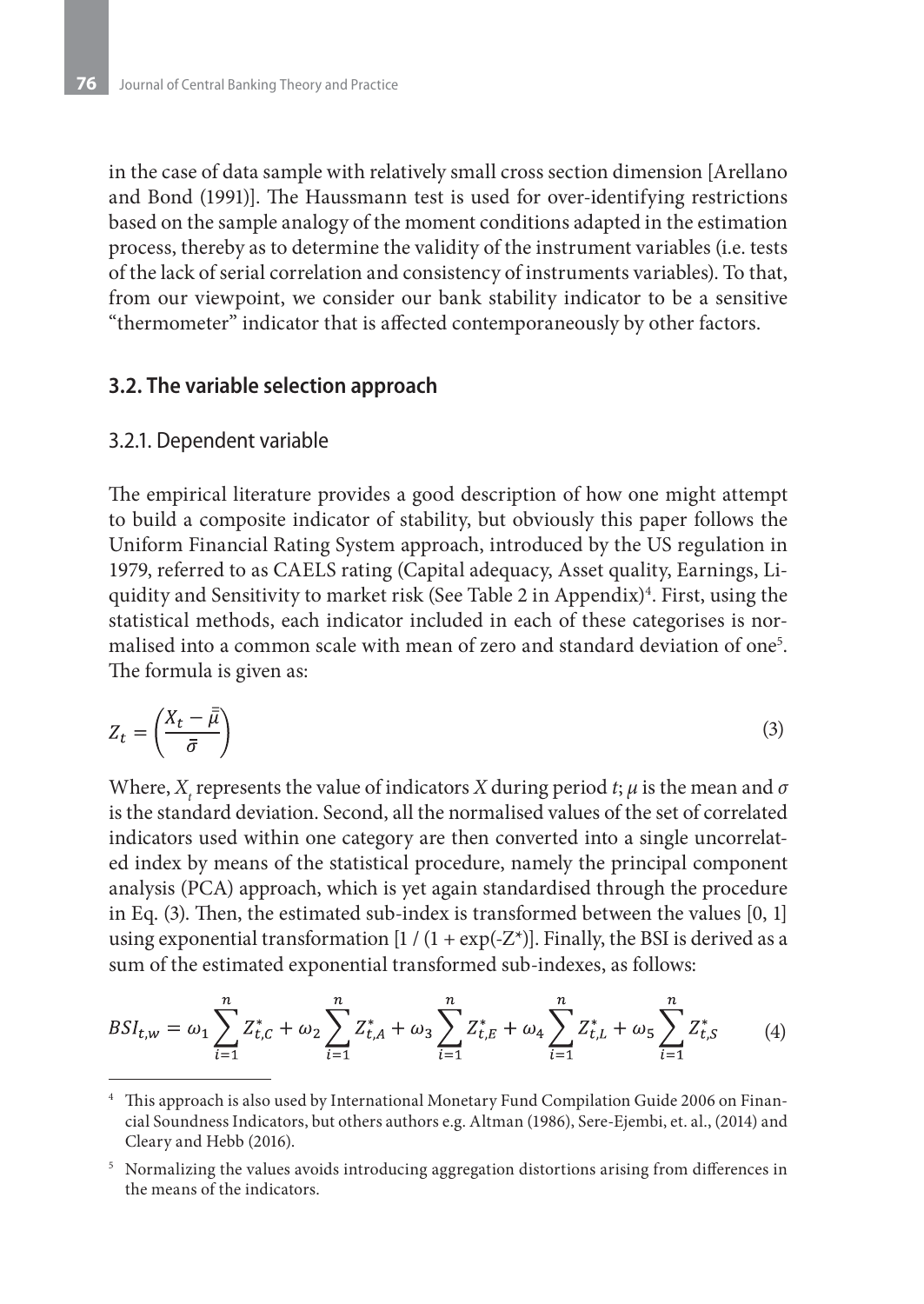$$
\sum_{* = a,b,c,d,e} \omega^* = 1 \tag{5}
$$

Where, *n* is the number of indicators in each sub-index; *'C'* relates to the capital adequacy; *'A'* represents a proxy to asset quality; *'E'* represents a proxy to earnings; *'L'* represents a proxy to liquidity efficiency categorises; and *'S'* is related to the sensitivity of market risk.  $Z^*$  is the exponential transformed simple average of the normalised values of each indicator included into the sub-index of the individual bank stability index. Then, the estimated index is a relative measurement, where an increase in the value of the index at any particular dimension indicates a lower risk in this dimension for the period, compared with other periods.

The advantage of this approach is fourfold. First, CAELS represents a useful "complement" to on-side examination, rather than a substitute for them [Betz, et. al., (201], and thereby creates an internal comprehensive monthly-based supervisory "thermometer" measurement to evaluate bank stability in real time and on a uniform basis and for identifying those institutions requiring special supervisory attention and concern with regards to both the present and future banking sector conditions. Second, as suggested by ECB (2007), it reflects more the Albanian financial structure by attaching more weight to banking sector as it is the most prominent agent in the financial markets, while it takes advantages of a broad range of bank level data. Third, the PCA approach highlights the most common factor identifying the patterns in the data without much loss of information, which at the same time solves any problem of endogeneity mentioned above. Four, it does not take the probability form of the binary approach, which might expose it either to limitations of insufficient number of episodes or to the vulnerability of the methodology employed to calculate the threshold level, which might even provide falls banking distress signals. Rather it consists of a simpler approach that is easier to explain and implement and most importantly allows analysing the state of the bank as it develops and to that it is applicable for cross-section comparisons. Finally, the estimated index is a relative measurement, where an increase in the value of the index at any particular dimension indicates a lower risk in this dimension for the period, compared with other periods.

#### 3.2.2. The set of independent variables

The structure of bank balance sheet can influence the vulnerability of banks to both internal and external shocks. First, as Căpraru and Andrieş, (2015) state, most of the used structural indicator to quantify the level of the banking system concentration rate is the Herfindahl-Hirschanman Index (HHI) and the con-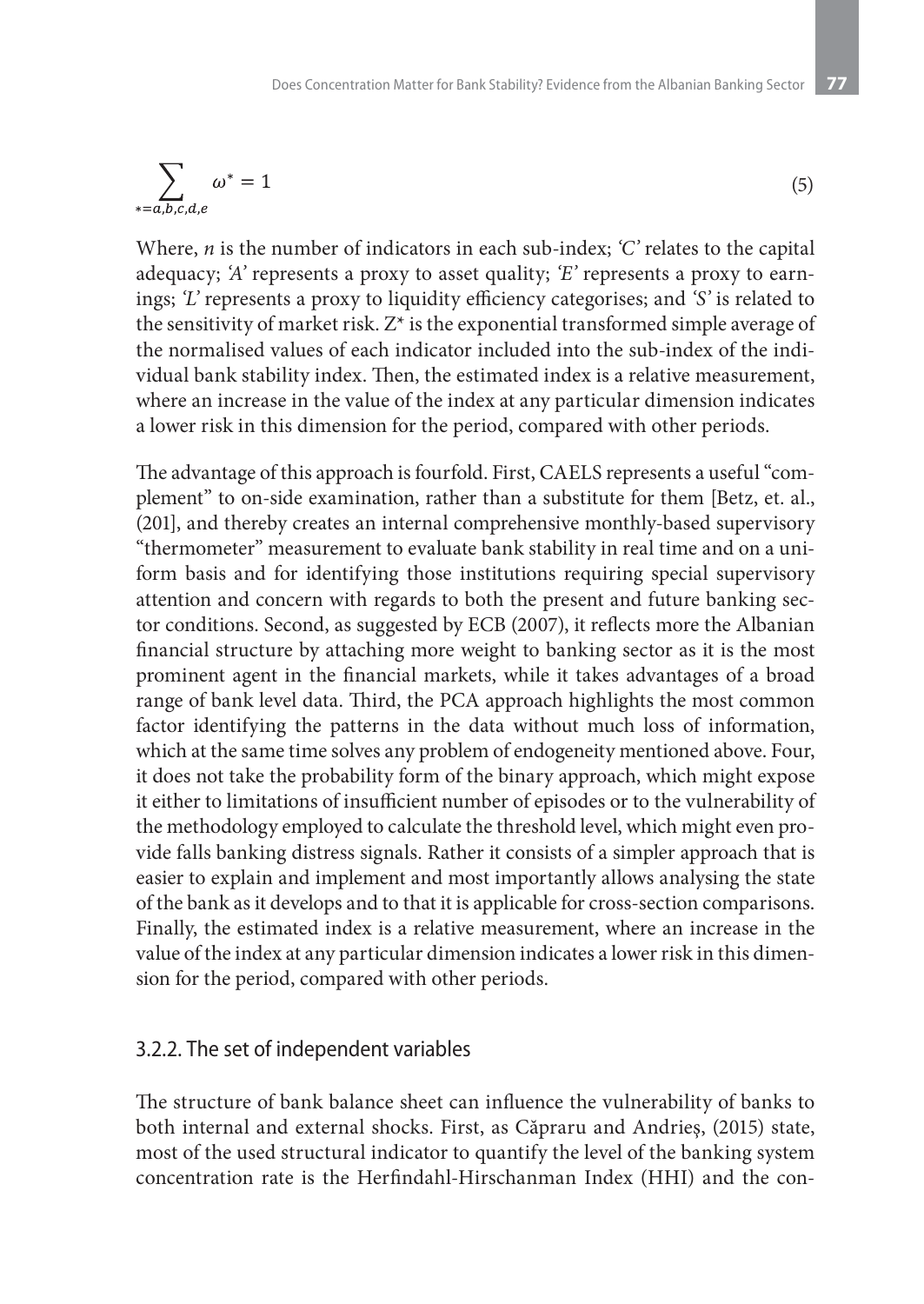centration rate of the top largest banks (CR). It is included on the argument that banks assess their performance relative to each other on the basis of their market share [Berger and Bouwman (2013)]] even though in doing so they end up in a more concentrated market. Given the small size of the banking sector relative to the large numbers of banks operating, it is expected to have a negative sign even though a positive sign is not excluded given that there is supportive empirical evidence with regards to both concentration-fragility view and concentrationstability view.

Second, Hughes and Mester, (2009) advocate inclusion of efficiency indicators, while Fiordelisi et. al., (2015) believe that supervisory authorities may allow efficient banks (with high quality management) a greater flexibility in terms of their overall stability condition, ceteris paribus, and vice versa. To that, any policydecision by the bank authority to be more attractive or/and more competitive and vice versa would be reflected to the bank balance sheet income-cost indicators. Therefore, it is expected to have a negative sign to our assumption that a decreasing efficiency would deteriorate bank health positions.

Third, sufficient amount of capital, which serves as a safety cushion, is important to bank's operations in that it acts as a buffer against financial loses, protecting banks from solvency risk [Betz, et. al., (2014)], as well as is able to fulfil minimum capital adequacy ratio under potential solvency risks Betz, et. al., (2014)]. Therefore, we assume any policy-making reflects the strength of capital structure and thereby stability is condition to their financial leverage. It is expected that solvency risk diminishes with a higher ratio of capitalisation, which allows bank to absorb any shock that it may experience; thereby it is expected to have a positive association with bank stability.

Finally, to solve the problem of omitted variable bias in the regression and capture the adverse macroeconomic shocks that hurt bank stability condition, we include also an economic activity and primary sovereignty risk indicator. The former captures the state of the economy. Thereby, a higher economic growth or upward movement in the expectations over economic performance, which enhance the ability for economic agents to meet their commitments, makes bank instability less likely. That is why we expected it will have a positive sign. The latter, present a collection of concentrated risks (e.g. political risk, exchange rate risk, economic risk, sovereign risk and transfer risk) associated with investing in a foreign country, which can reduce the expected return on an investment and must be taken into consideration whenever investing abroad. It is expressed as the spread between the domestic rate and a considered risk-free rate Jutasompa-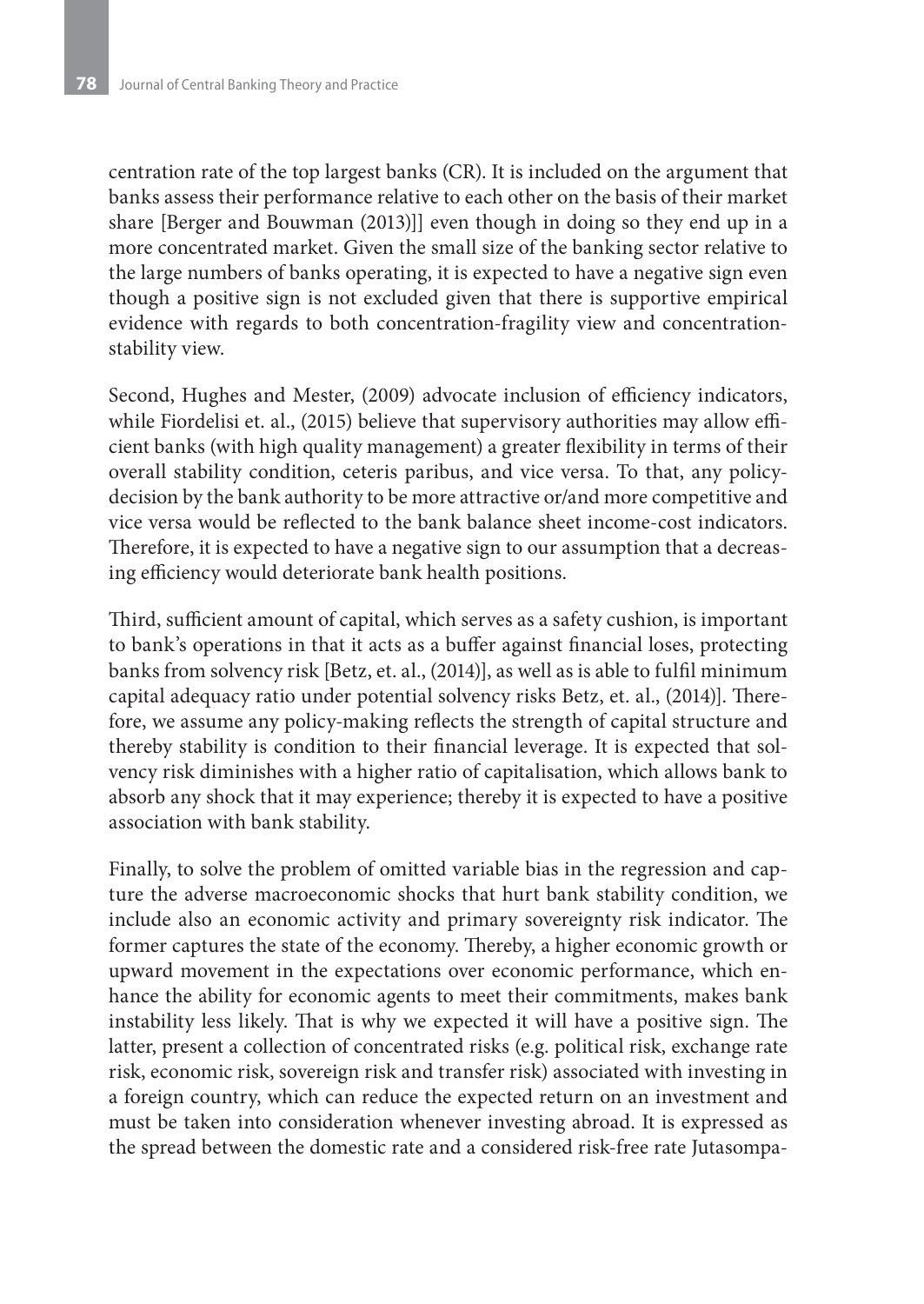korn, et. al., (2014)<sup>6</sup>. Therefore, as Domac and Martinez-Peria (2003) put forward, a higher sovereignty risk that induces a higher domestic interest rates make solvency condition harder and adversely affect banks solvency and making bank stress more prominent, and vice versa. Therefore, we expect that an increase in the sovereignty spreads would affect negatively bank stability.

# 3.2.3. Data

The sample data for this study include panel data with quarterly frequency for individual bank balance sheet and income statement items of 16 banks operating in Albania and some macroeconomic indicators for the period 2008 Q04 – 2015 Q03. That includes a total panel balanced observations with 448 observations and 28 periods.

The variables are approximated as follows. CAELS represents an individual bank stability index as explained in Section 3.2.1 (See also Table. 2, in Appendix). It is transformed into an index, taking as the base year the average performance during the year 2010 and enters the model as log-transformed. It is a relative measurement, where an increase in the value of the index at any particular dimension indicates a lower risk in this dimension for the period, compared with other periods. *EFFICIENCY* is proxy as gross expenditure to gross income ratio. *LEVERAGE* presents the logarithm of the equity to asset ratio of individual banks. *HHIA*, follows the Herfindahl-Hirschman Index approach, which is defined as the sum of squared market shares of banks operating in the Albanian banking sector<sup>7</sup>. The macroeconomic variables are aggregated indicators that represent the state of the economy. *GDP* represents the gross domestic production. It is transformed in real terms by deflated with the Consumer Price Index. *PSRISK* represents the spread between domestic 12 months T-Bills and the German 12 months T-Bills. They are transformed in real terms by subtracting the respective domestic and German annual inflation rate. All the data represent the endperiod values. They are log-transformed, besides the *PSRISK*. The bank-specific variables and the stability indicator are estimated individually for each bank.

<sup>6</sup> These authors use the Libor and Overnight Index Swap (OIS) spread on the belief that is a generous accepted widely used proxy for the repo haircuts. The former is the unsecured interbank borrowing rate. The latter, is a risk free rate, as it is an accurate measure of investors' expectations of the effective repo rate or the monetary authority target.

The HHIA is calculated using bank total asset as inputs ( $H H I A = \sum s_i^2$  where s represents the market share of each bank in total assets in the market).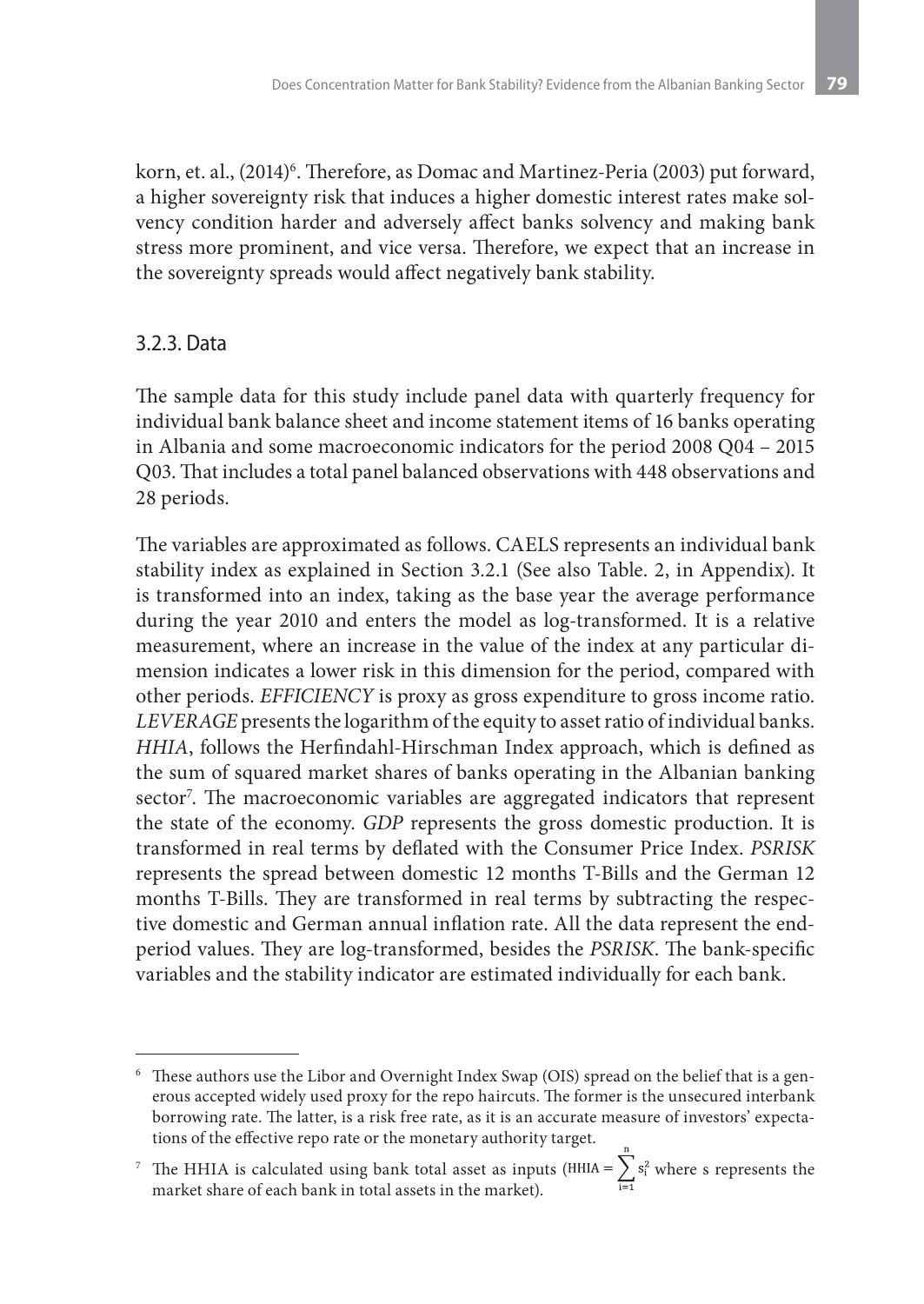Finally, the dataset developed for this paper has several sources. Data on GDP are taken from the Albanian Institute of Statistics. Data on the domestic T-Bills rate are taken from the Ministry of Finance. Data on German 12 months T-Bills rate and German Consumer Price Index are taken from Bloomberg. The rest of the data are taken from Bank of Albania.

# **4. Results**

# **4.1. The benchmark model**

In this section, we discuss the empirical analysis, following a two-step approach. First, prior to the empirical estimation, all the data have been subject to a unit root test procedure on the argument to understand their properties and also to be sure that their order of integration fulfils the criteria for our empirical estimation approach. The latter is a pre-required condition in order to receive consistent and unbiased results. Therefore, the unit root test approach includes the Augmented Dickey-Fuller (ADF) and the Phillips-Perron (PP) Fisher Chi-square tests. The reason is twofold. First, these tests are built on the same null hypothesis that panel variable are stationary. Second, they are mostly used for unbalanced panel model, as it is our sample. Results are presented in Table 2 in Appendix. Findings imply that some of variables included in our specified model are integrated of order zero I(0). This means that they are stationary. Therefore, they enter the model in level. This set of variables includes *HHIA, EFFICIENCY* and *LEVERAGE*. The other variables, namely *CAELS,* GDP and PSRISK are found to be integrated of order one, I(1). This means they pose non-stationary properties. Therefore, they enter the model as first difference, since it will transform them into a stationary stance<sup>8</sup>.

Then, the model specification is estimated though a dynamic panel GMM approach. The sample considers the period in aftermath of the global financial crises. Therefore, it includes a dataset with quarterly data for the period 2008 Q4 – 2015 Q03, which includes a total panel balanced observations with 448 observations and 28 periods. The empirical model is estimated in level based on the results of the unit root test approach as explained previously. It includes crosssection fixed effects and makes uses of 'White Cross-Section' standard errors and covariance (d.f. corrected). The Haussmann test (Prob. of J-Statistics) supports the validity and consistency of the instrument variables.

<sup>&</sup>lt;sup>8</sup> These results are robustness also to other unit root test approaches, including the Im, Pesaran and Shin W-stat test and Fisher test. Data can be provided upon request.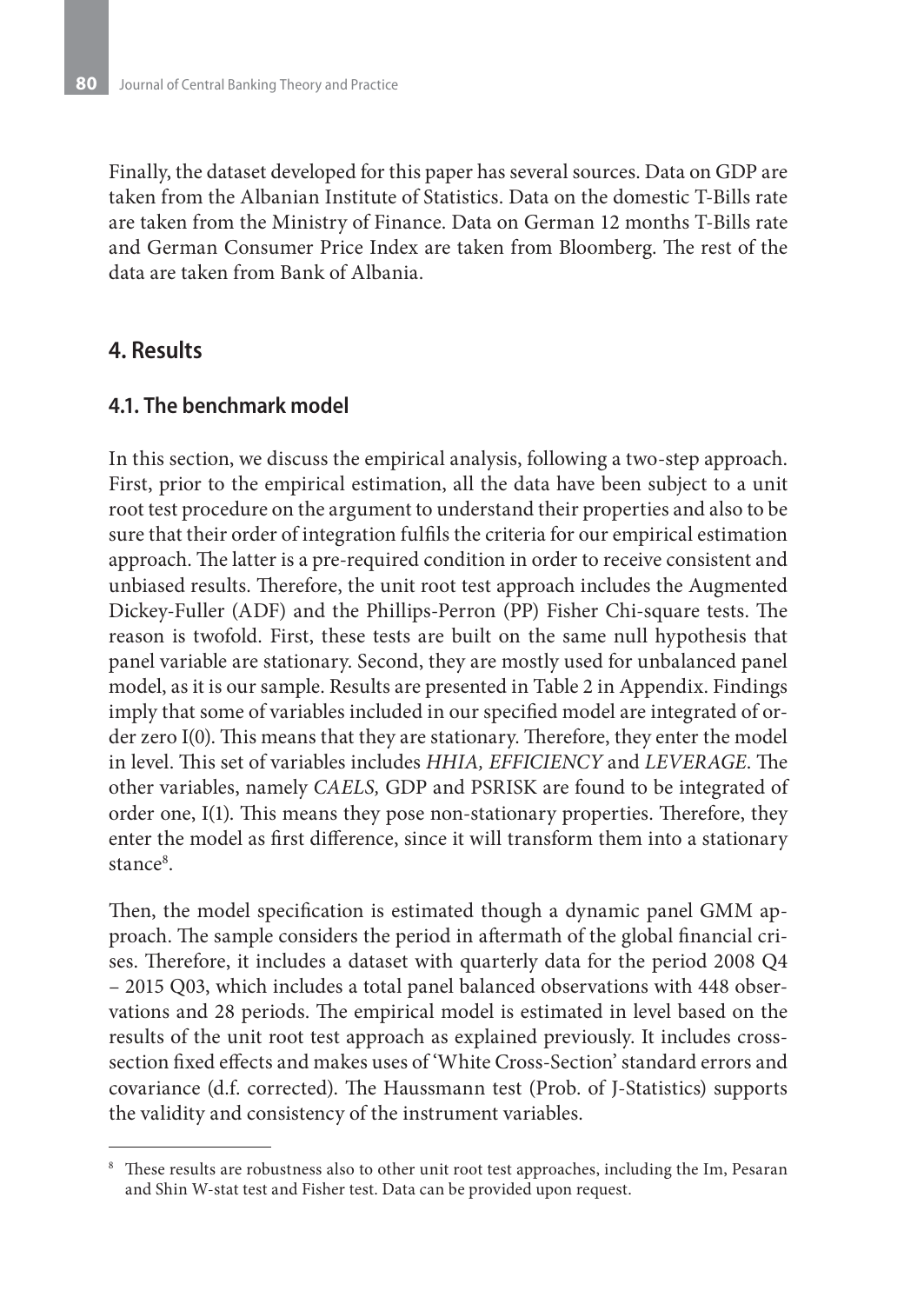The results of our benchmark model estimated are presented in Table 4, Eq. (1) in Appendix. The parameters of the variables have the expected signs. First, the extent of market concentration in the banking sector, HHIA, which also incorporates the effect of economies of scale in bank behaviour, has a negative sign. It is also statistically significant. This result suggests that the change in the overall concentration would have a significant impact on banking system stability, ceteris paribus. This is in line with Beck, et al (2006), especially Mirzaei, et al. (2013) that report also a significant negative coefficient for emerging economies. Findings show that CAELS tumbles on average by nearly 0.943 percentage point (pp) in response of a 1pp negative shock on *HHIA*. Additional to the relatively high value of the parameter of concentration variable, this evidence provides more support to the arguments that concentration-fragility view can be accepted and generally confirms empirical findings by Boyd, and De Nicoló, (2005); Boyd, et al., (2006); Uhde and Heimeshoff, (2009); Fu, et al., (2014); Pawlowska (2016). This indicates that with increasing competition to reduce market concentration the regulatory authorities should lift more constraints on large banks to peruse their business to bank system stability concerns. Therefore, as Fu, et al., (2014) suggests, preventing excessive concentration, regulators should adopt a prudent approach to evaluating merger and acquisition applications.

At the macroeconomic level, *GDP* has the most important effect on *CAELS* among the other variables. As it is expected, it shows a positive sign. It is also statistically significant at conventional level. The magnitude of the parameter suggests that bank stability improves by nearly 1.260pp in response of a 1pp positive shock on output. Our results also corroborate findings by Fu, et al., (2014). This means that the performance of economic activity play relatively a crucial role for bank stability behaviour and at the same time banks place arelative consider manner to the economic conditions in which they operate, since an upward movements in economic activity would improve the situation of the banking system through a higher financial intermediation or for low risks related to bank sovereignty risks<sup>9</sup>. At the same time, the magnitude of the coefficient higher than unitary is possible due to the fact that as a scale variable it captures the effect of other variables namely, exchange rate and/or inflation pressure.

As expected, *PSRISK* exhibit a negative sign, complementing findings by Jutasompakorn, et al., (2014), but by contrast, this marginal effect is considered to be relatively small. In fact, it has the smallest effect among other variables. Yet it is also statistically significant at conventional level. The size of the parameter suggests that there exists a reverse relationship between bank stability and sov-

<sup>9</sup> These results are relatively similar to the inclusion of GDP with no lags effect.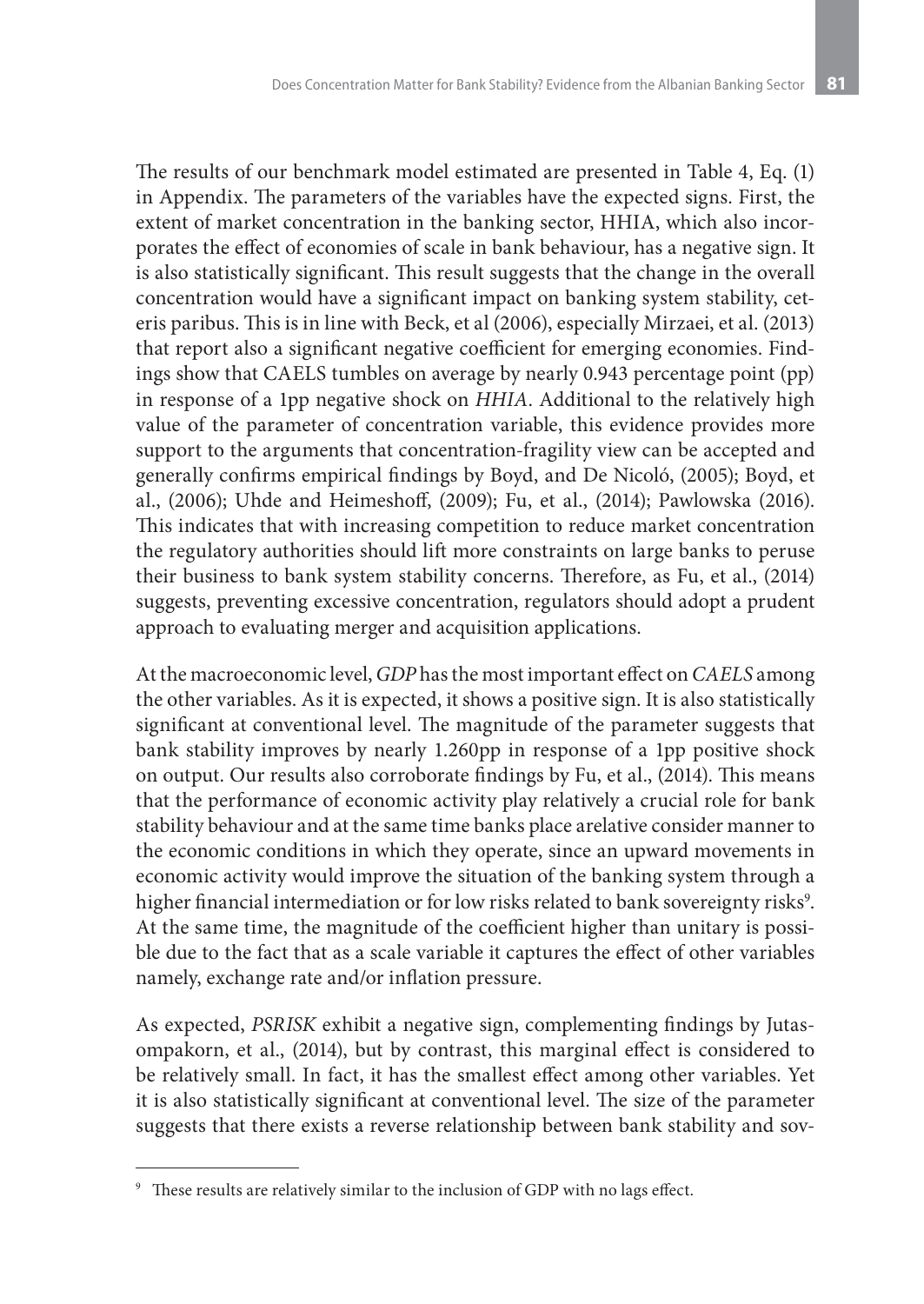ereignty primary risk as CAELS improves by nearly 0.026pp for any 1pp positive shock on *PSRISK*. This suggests that banks do consider shock related to primary sovereignty risk, even though such effects on bank stability play a relatively small effect. The reason is fourfold. First, public borrowing has been orientated towards longer term maturities and towards foreign borrowing. This has lowered the pressure on banks and at the same time has provided the market with more foreign liquidity. Second, the government has taken structural reforms to minimise possible fiscal risks. Third, but not the least, all the banks in Albania operate under a flexible interest rate to which they place a marginal fixed rate. Therefore, any negative shock that leads to an interest rate hint is reflected immediately to their interest barging, making them to some extend hedge to interest rate. Finally, and not the least, different from other countries, banks in Albania have been wellcapitalised and despite the recent trends and financial disintermediation were not vulnerable to a shortage of liquidity.

All external factors analysed have influenced bank stability, but at the same time the parameter and the significance of the bank-specific variables also have the expected sign and are found to be relatively significant. The variable of capital structure, as measured by *LEVERAGE*, has the most important effect on bank stability among the internal variables. As it is expected, the parameter unveils a positive sign. The size of the parameter implies that for any 1pp shock effect on *LEVERAGE*, the empirical response of *CAELS* is estimated to be nearly 0.6395pp. This effect is statistically significant at conventional level. This suggests that increasing bank capital is a very important factor and stability condition improves as bank becomes more capitalised. By contrast, based on size of the coefficient, bank capitalisation is the third most important factor in effecting the stability behaviour of the bank, under the specified model.

Finally, bank operation efficiency patterns, as measured by *EFFICIENCY*, are found to have a negative relationship with their stability condition. The size of the parameter implies that a decrease by 1pp on *EFFICIENCY* boosts *CAELS* upward by nearly 0.4167pp. The coefficient is found to be statistically significant at 10% level, suggesting that efficiency in management is a robust determinant of bank stability. Therefore, bank should be aware that any policy-decision making to make bank more attractive, but that might lead to lower productivity growth (expenses that is channels to lower profits), would put more pressure to the stability condition. The reason is twofold. First, in order to be competitive and attractive, banks may find it difficult to pass all the cost to their clients. Second, a few large banks dictate the rule interest rate policy, so the others need to follow them, and that does not allow them to "overcharge".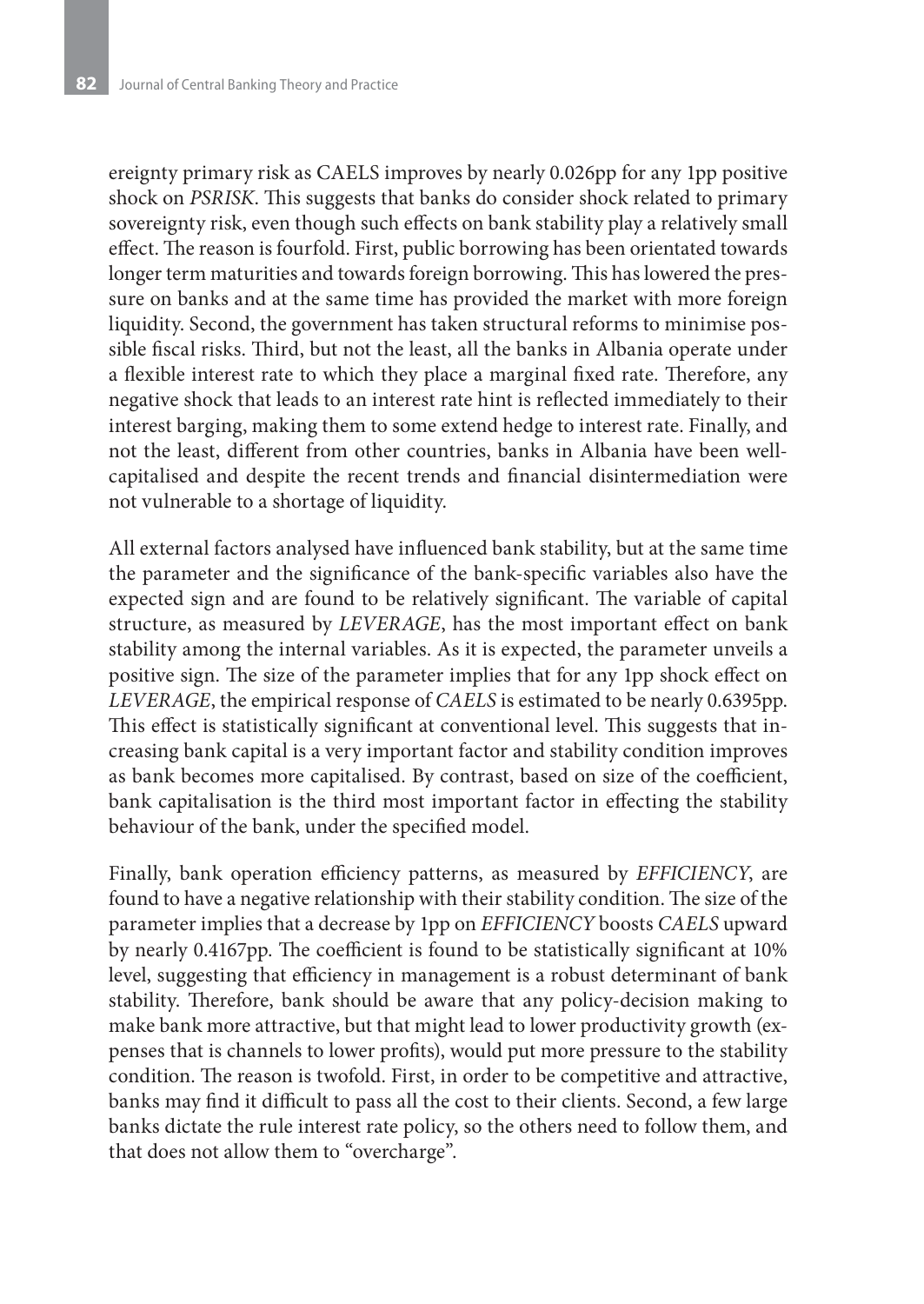#### **4.2. Robustness checks**

In this section we present the results of a set of robustness checks. This time, we focus on two types of robustness check. First, we analyse the results though means of alternative measure of banking sector concentration. Second, we add to our benchmark model also a variable that accounts for the market share of each respective bank, measured as the ratio of bank total asset to the sum of banking system total asset, *SIZE*. The sample consists of quarterly data for 2008 Q2 – 2015 Q3. Results are reported in Table 5 in Appendix. The first column reports the effect of concentration with regards to liabilities (*HHIL*). The second column reports concentration with regards to deposits (*HHID*). The third one reports results with regards to concentration of bank credit (*HHIC*). The last column reports the results of our augmented benchmark model based on the GMM approach.

A glance at the results confirms previous findings. All the variables have the expected sign, albeit with some relative small changes on the magnitude and statistical significance level. In particular, all concentration indicators have a negative sign and besides *HHIC* are found to be statistically significant at conventional level. This confirms the negative relationship between banking system concentration and the probability of suffering a bank distress, which holds even when including alternative measures of concentration ratio. Therefore, all of them are consistent with the concentration-fragility view. By contrast, results show the effect of HHIC is smaller than that related to *HHID*. This suggests that bank stability is less concerned with credit concentration patterns compared to the deposit concentration developments possible due to the fact that deposits comprise the main source of bank liquidity while the stock of loan still remains at relatively low level and banks have other forms of investing their liquidity. Results also confirm insensitiveness of the results towards the inclusion of the variable in our augmented model specification. Market share, as measured proxy by *SIZE*, has a positive sign, but is statistically insignificant. By contrast it has a relatively smaller explanatory power compared to the estimated effect of bank concentration. This suggests that concentration patterns prevail the positive impact of higher market share in the banking sector.

Finally, as the instrumenting is technically difficult in the Arellano-Bond model, we also apply a standard panel Ordinary Least Square (OLS) approach with random effect and with fixed effect, including the lagged dependent variable as an additional regressor. This approach included also some fixed effect factors that distinguish two important components, namely small versus large banks and foreign-owned versus domestic-owned. Results are reported in Table 6. Finding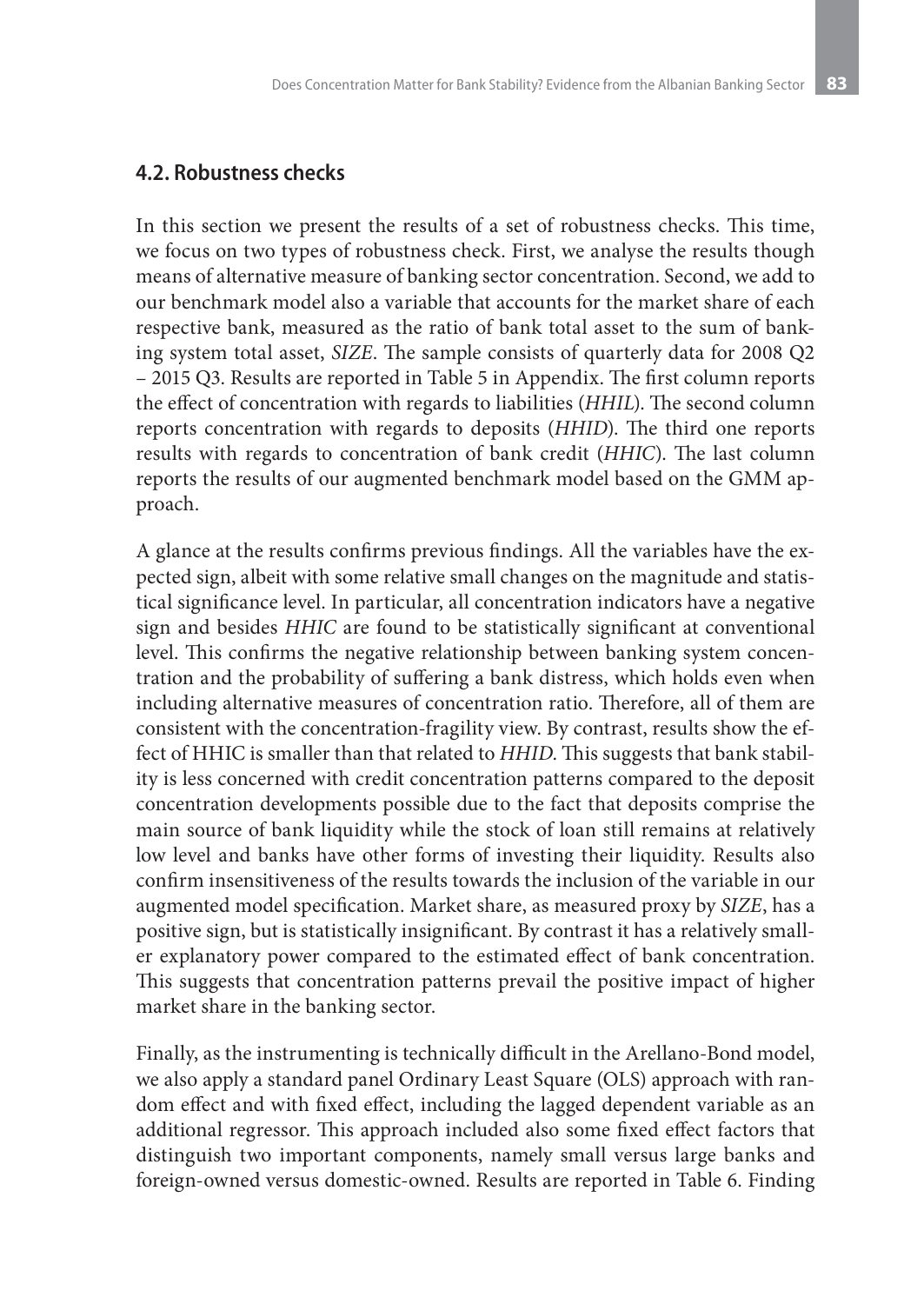suggests results are also insensitive to methodological changes. They come out to be relatively similar to our findings through the difference GMM approach, while findings through means of fixed effects are more consistent and robust to the estimation through random effects<sup>10</sup>.

### **4.3. Other set of robustness checks: Systemic versus non-systemic banks**

This section presents another set of robustness check that includes the results of concentration-stability nexus by splitting the sample with regards to large and small banks, which Bank of Albania distinguishes as the systemic banks (SB) and non-systemic banks (NSB)<sup>11</sup>. The model specification with regards to both samples is estimated yet again through a dynamic panel GMM approach, which includes cross-section fixed effects and makes uses of 'White Cross-Section' standard errors and covariance (d.f. corrected). Based on the unit root test approach, they are estimated in level. The Hausmann test (Prob. of J-Statistics) supports the validity and consistency of the instrument variables.

Column [6] in Table 4 in Appendix reports the results with regards to SB. Those referred to NBS are presented in Column [7]. These evidences show that splitting the sample does not alter the results, which are generally qualitatively similar to the main results of the core analysed in Section 4.1., albeit with some relative small changes on the magnitude and statistical significance level. Most importantly, the negative effect of market concentration is found to be greater for NSB. This suggests that NSB is more fragile to concentration patterns compared to SB. In fact, results show that concentration has the highest effect on bank stability condition. Similarly, economic performance and sovereignty risk seem to have a bigger effect in the case of NSB. At the same time, results provide supportive evidence that efficiency is a greater concern for SB, while by contrast capital structure matter more for NSB. This means that as fragility concerns diminish, a bank get larger and well capitalised at the expenses of lower operation efficiency.

<sup>&</sup>lt;sup>10</sup> Results are also relatively robust and similar to findings when CAELS is estimated based on the simple average approach rather the PCA approach and the model is estimated with panel first difference GMM with the second step difference approach. Finally, they are also robust to the estimation of the two-step GMM estimation approach.

<sup>&</sup>lt;sup>11</sup> SB includes 6 biggest banks, namely, Apha Bank, Tirana Bank, Credins, National Commercial Bank, Raiffeisen Bank, Intesa San Paolo Bank. This group holds nearly 80% of the banking system assets and are among the main credit providers to the public and the private sector. The NSB includes the other 10 banks.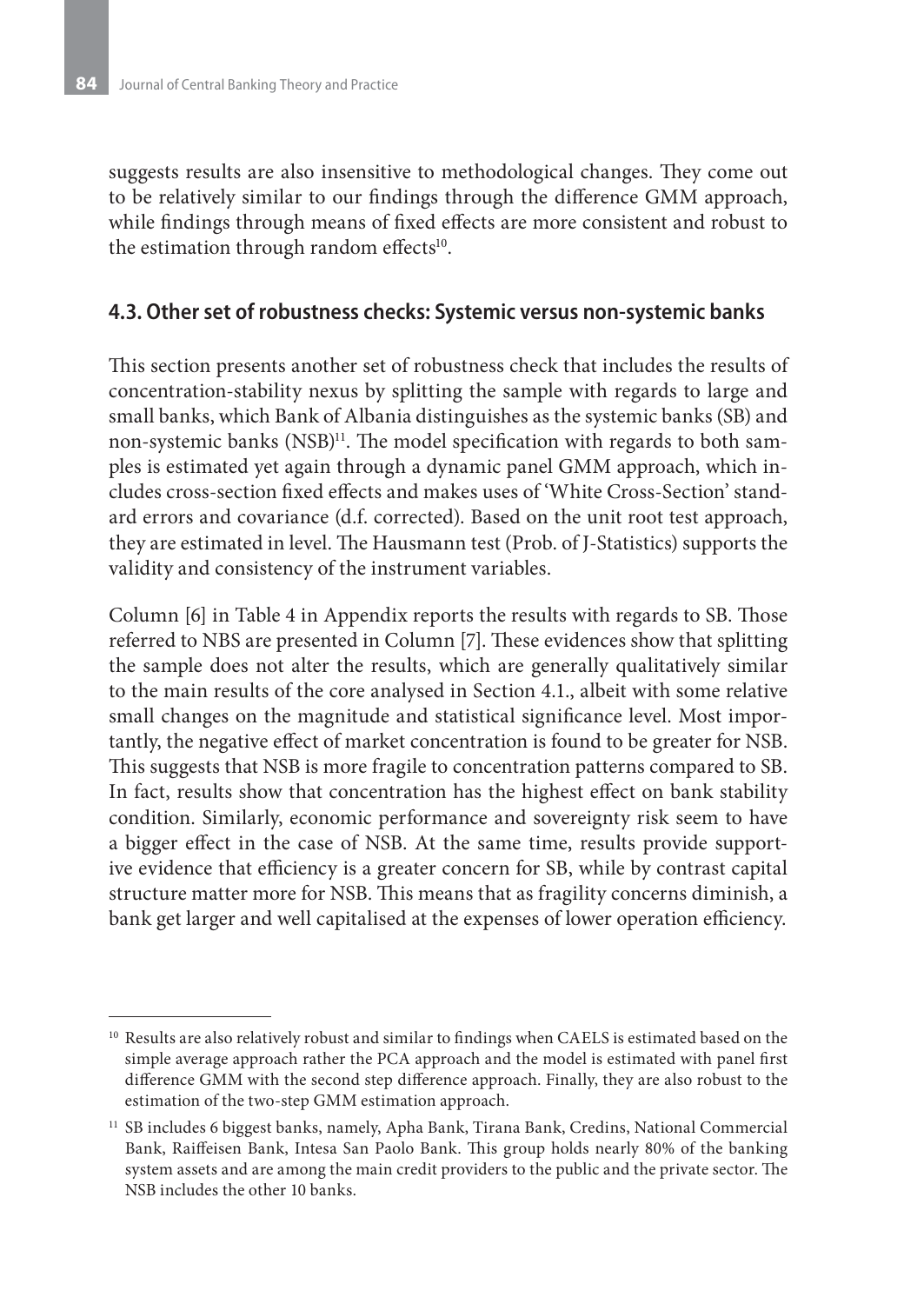# **5. Final remarks and policy implication**

This paper empirically investigates the effects of macroeconomic, market and bank-specific characteristics on stability conditions of 16 banks operating in a small opened emerging economy, namely Albania during the period 2008 – 2015. In particular, we assessed the extent to which the market concentration can be attributed to bank fragility. For these reasons, we make use of a stability indicator of each individual bank operating in the Albanian banking sector, which consists of a wide set of bank balance sheet account-based information. At the same time, the adaption of the principal component analysis helps to solve any endogeneity problems during the empirical approach. The empirical study is based on the difference GMM approach.

In summary, the main result of this paper indicates that concentration is negatively related to bank stability. This is consistent with the concentration-fragility view, but is inconsistent with the concentration-stability views. It reveals that bank concentration tends to enhance the likelihood that a country will suffer systemic bank fragility. The nexus holds even when using different indicators of concentration ratios and after estimation through different econometrical approaches, albeit with minor variation on significance changes, to a number of alternative ways to which we run the regression.

In terms of other variables, the macroeconomic variables seem to have a significant effect on bank stability, which is not found for the sovereignty primary risk. By contrast, the bank-specific variables also have a significant effect on bank stability conditions. The findings can be summarised as follows. Bank stability is promoted through better economic performance. The trade-offs with stability condition is observed in relation to the efficiency operations. Moreover, stability appears to be promoted in line with higher market share and higher capital ratio. The latter seems to have the highest effect among the bank-specific variables. Similarly, small banks are found to be more sensitive to market concentration and macroeconomic risks. Finally, capital plays a greater role for non-systemic banks, while the trade-offs of stability-efficiency is found to be greater for larger banks.

Beyond the scope of this paper, future work should focus on the fact that further research is needed to develop indicators that adequately map increasing bank cross-section exposures risk that came importantly during the recent financial crisis of 2008 – 2009. First, we have check for the robustness of our bank fragility index by constructing an index that includes also a sub-index on Management, so that our index falls under the criterion of CAMELS. Second, while we found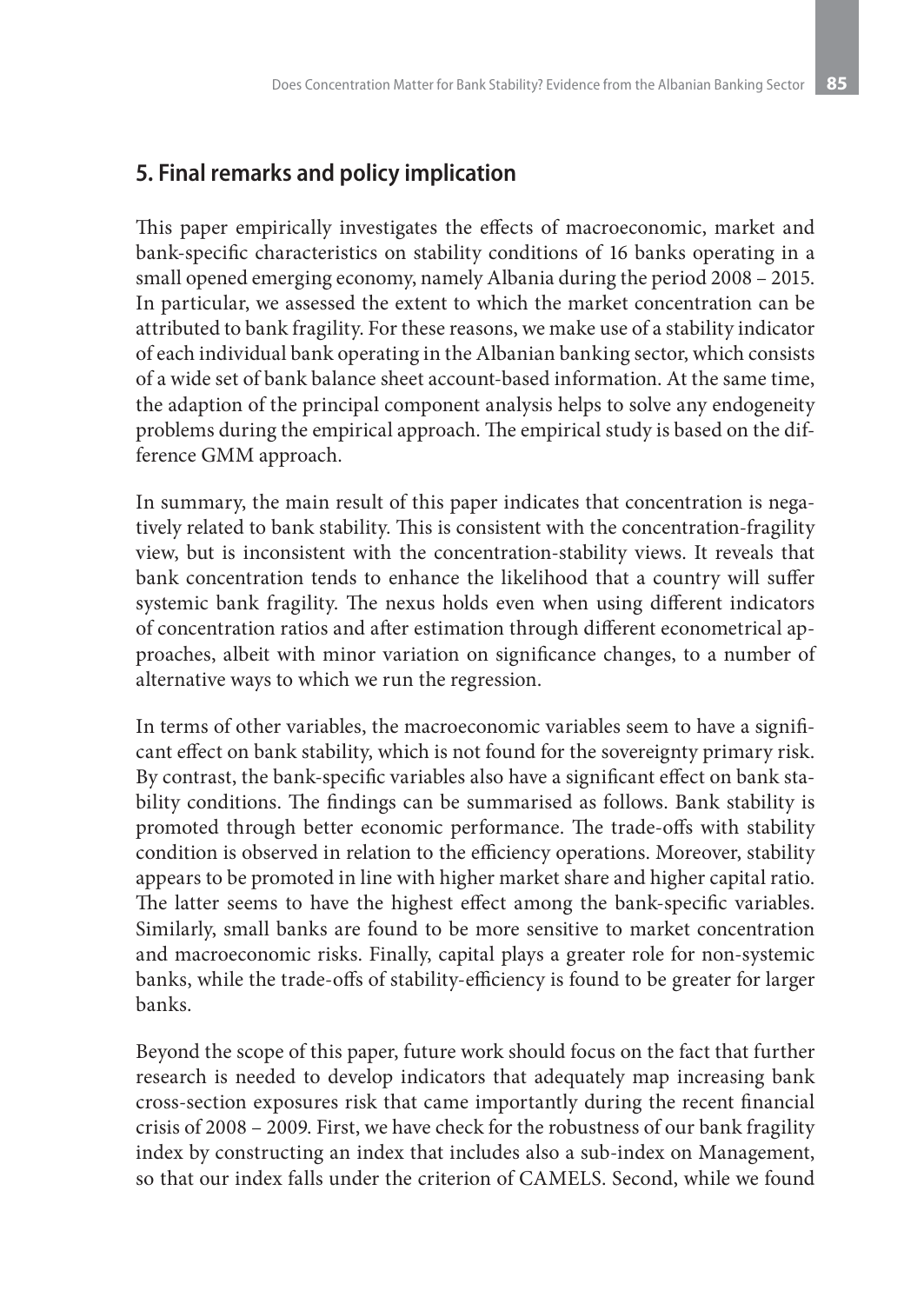supportive evidence on the concentration-fragility view, we do not explore the channels through which competitiveness impacts bank stability as concentration is an insufficient measure of bank competitiveness.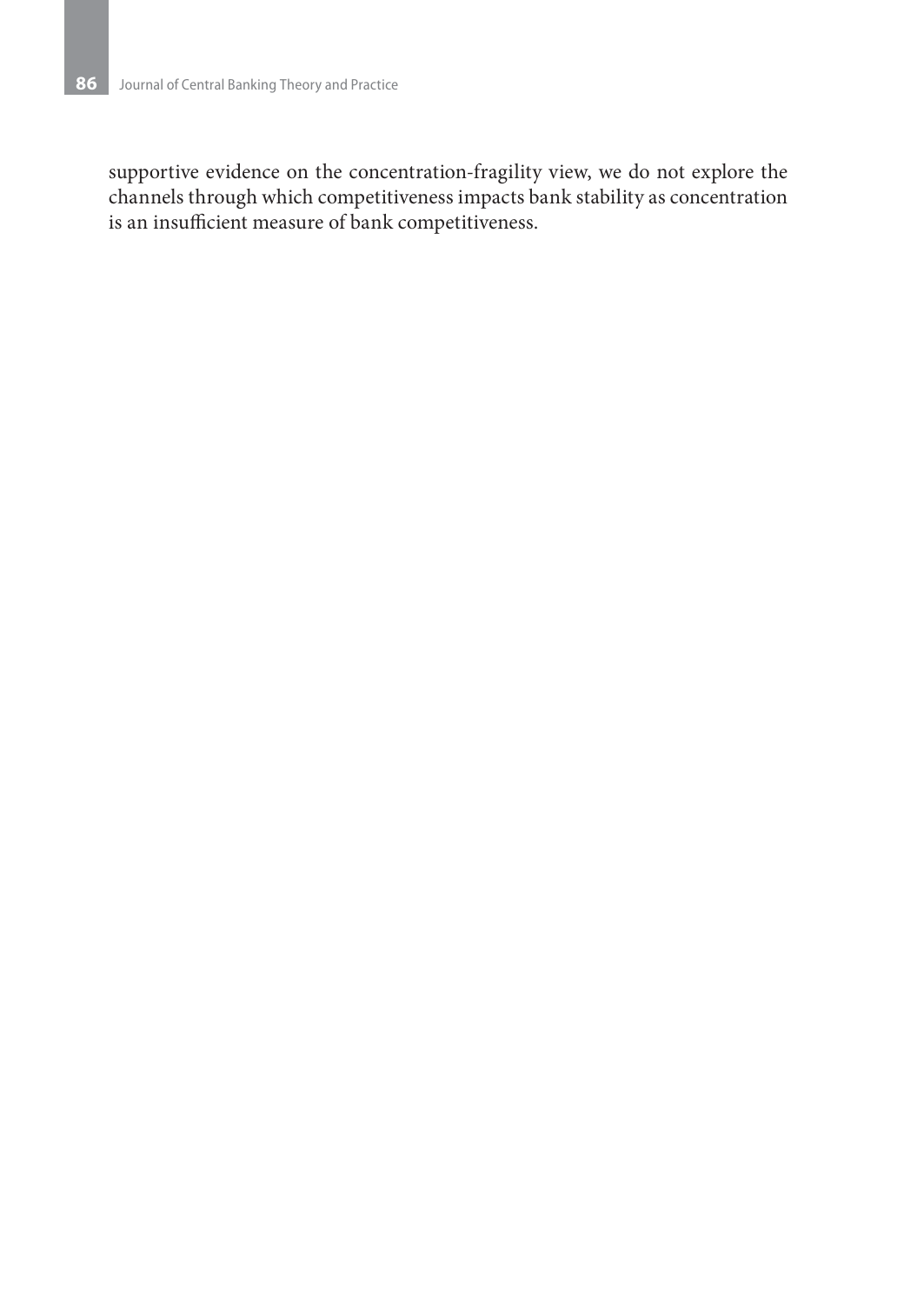# **References**

- 1. Allen, Franklin, and Douglas Gate. (2004) "Competition and Financial Stability." Journal of Money, Credit and Banking, 36(3), 453-480.
- 2. Beck, Thorsten, Asli Demirgüç-Kunt, and Ross Levine. (2006) "Bank concentration, competition, and crises: First results." Journal of Banking & Finance, 30(5), 1581-1603.
- 3. Berger, Allen N., Leora F. Klapper, and Rima Turk-Ariss. (2009) "Bank Competition and Financial Stability." Journal of Financial Services Research, 35, 99-118.
- 4. Berger, Allen N., and Christa H.S. Bouwman. (2013) "How Does Capital Affect Bank Performance During Financial Crises?.", Journal of Financial Economics, 19,146-176.
- 5. Boot, Arnoud W.A., and Anjan V. Thakor. (2000) "Can Relationship Banking Survive Competition." The Journal of Finance, 55(2), 679-713.
- 6. Boyd, John H., Gianni De Nicoló, and Bruce D. Smith. (2004) "Crises in Competitive versus Monopolistic Banking Systems", Journal of Money, Credit and Banking, 36(3), 487-506.
- 7. Boyd, John H. and Gianni De Nicoló. (2005) "The Theory of Bank Risk Taking and Competition Revisited." The Journal of Finance, 60(3), 1329- 1343.
- 8. Boyd, John H., Gianni De Nicolò, and Abu M. Jalal. (2006) "Risk-Taking and Competition Revisited: New Theory and New Evidence Prepared." International Monetary Fund, WP/06/297.
- 9. Caminal, Ramon, and Carmen Matutes. (2002) "Market power and banking failures." International Journal of Industrial Organization, 20, 1341-1361.
- 10. Căpraru, Bogdon, and Alin Marius Andrieş, (2015) "Nexus between concentrtation and fragility across EU banking systems." Procedia Economics and Fiance, 32, 1140-1147.
- 11. Cetorelli, Nicola, Beverly Hirtle, Donald Morgan, Stavros Peristiani, and João Santos. (2007) "Trends in Financial Market Concentration and Their Implications for Market Stability." Federal Reserve Bank of New York, Economic Policy Review, 13(1), 33-51.
- 12. Claessens, Stijn, and Luc Laeven. (2004) "What Drives Bank Competition? Some International Evidence." Journal of Money, Credit and Banking 36(3), 563-583.
- 13. Dell'Ariccia, Giovanni, DenizIgan, and Luc Laeven. (2008). "Credit Booms and Lending Standards: Evidence from the Subprime Mortgage Market."IMF Working Paper, WP/08/106 IMF, April (2008).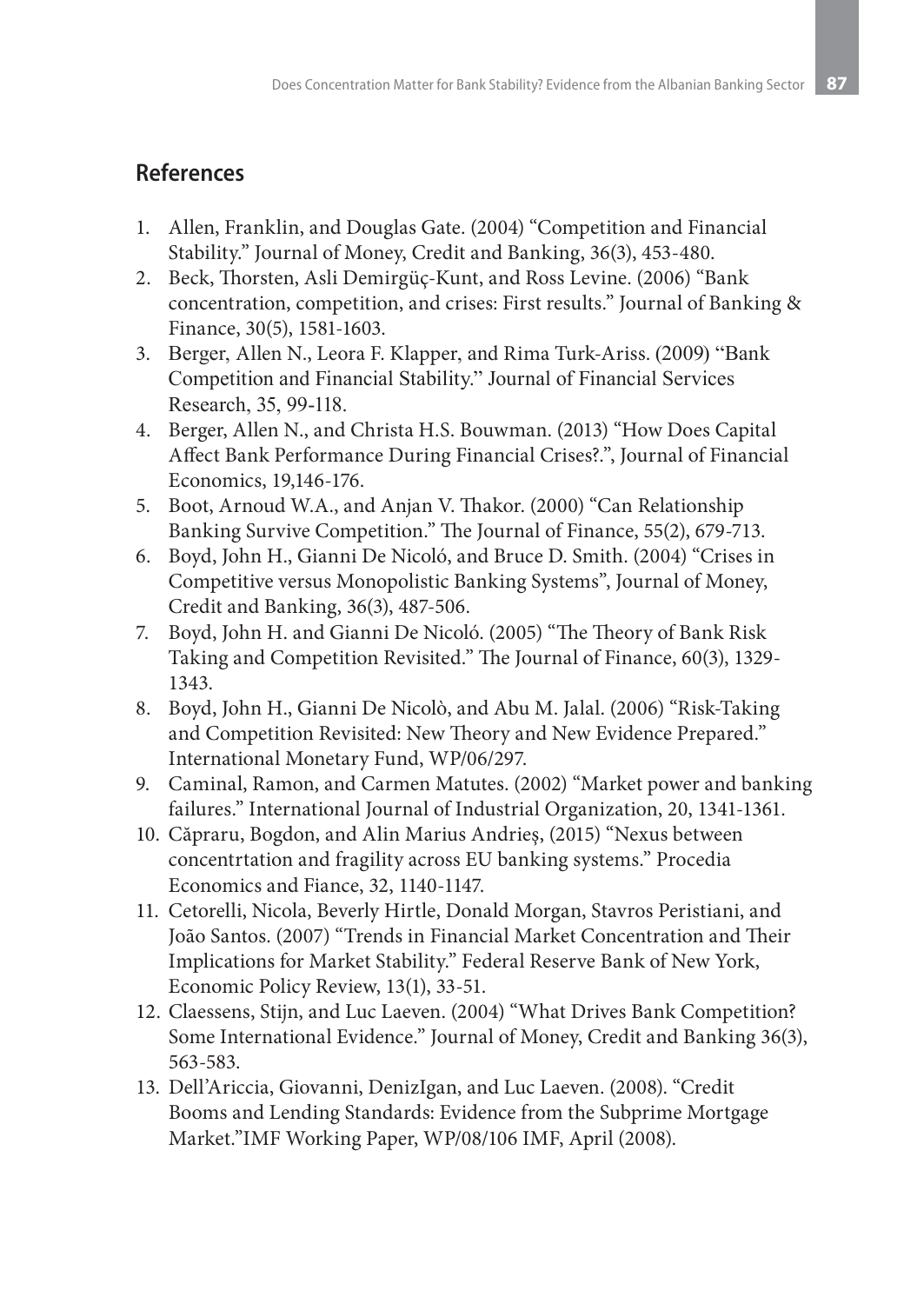- 14. De Haan, Jakob, and Tigran Poghosyan. (2012a) "Bank size, market concentration, and bank earnings volatility in the US." Journal of International Financial Markets, Institutions and Money, 22(1), 35-54.
- 15. De Haan, Jakob, and Tigran Poghosyan. (2012b) "Size, market concentration, and bank earnings volatility in the US." Journal of Banking and Finance, 36, 3008-3016.
- 16. Demirguc-Kunt, Asli, and Edward J. Kane. (2002) "Deposit Insurance Around the Globe: Where Does It Work?" Journal of Economic Perspectives, 16(2), 175-195.
- 17. De Nicolo, Gianni, Mary G. Zephirin, Philip F. Bartholomew, and Jahanara Zaman. (2004) "Bank Consolidation, Internationalization, and Conglomeration; Trends and Implications for Financial Risk."Financial Market, Institutions and Instruments, 13(4), 173-217.
- 18. De Nicolò, Gianni, and Elena Loukoianova. (2007) "Bank Ownership, Market Structure and Risk" International Monetary Fund WP/07/215. Accessed on the 29 August 2016 https://www.imf.org/external/pubs/ft/ wp/2007/wp07215.pdf.
- 19. Diamond, Douglas, and Philip Dybving. (1983). "Bank Runs, Deposit Insurance, and Liquidity." Journal of Political Economy, 90, page: 401-419.
- 20. Evrensel, Ayşe Y. (2008) "Banking crisis and financial structure: A survivaltime analysis." International Review of Economics & Finance, 17(4), 589- 602.
- 21. Fernández, Ana, I., Franchisco González, and Nuria Suárez. (2016) "Banking Stability, Competition and Economic Volatility." Journal of Financial Stability, 22, 101-120.
- 22. Fu, Xiaoqing, Yongjia Lin, and Philip Molyneux. (2014) "Bank competition and financial stability in Asia Pacific." Journal of Banking & Finance, 38, 64–77.
- 23. Garza-Garcia, Jesus G. (2012) "Does Market Power Influence Bank Profits in Mexico? A Study on Market Power and Efficiency." Applied Financial Economics, 22(1), 21-32.
- 24. Hellmann, Thomas F., and Kevin C. Murdock. (2000) "Liberalization, Moral Hazard in Banking and Prudential Regulation: Are Capital Requirements Enough?." American Economic Review, 90(1), 147-165.
- 25. Jiménez, Gabriel, Jose A. Lopez, and Jesús Saurina. (2013) "How does competition affect bank risk-taking?." Journal of Financial Stability, 9(2), 185-195.
- 26. Kasman, Adnan, and Oscar Carvallo. (2014). "Financial Stability, Competition and Efficiency in Latin American and Caribbean Banking." Journal of Applied Economics, 17(2), page: 301-324.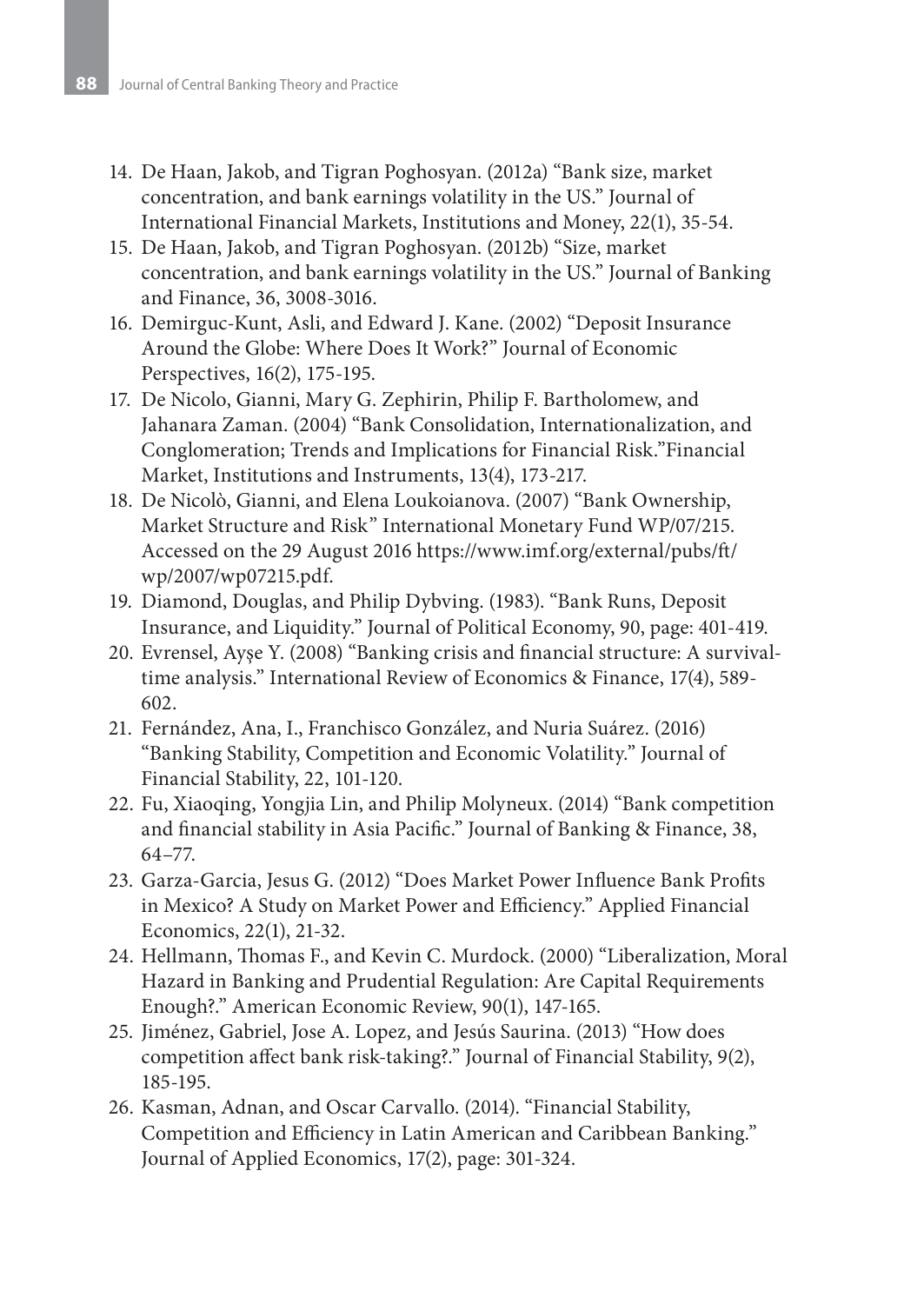- 27. Kasman, Saadet, and Adnan Kasman. (2015) "Bank Competition, Concentration and Financial Stability in the Turkish Banking Industry." Economic Systems, 39, 502-517.
- 28. Keeley, Michael C. (1990) "Deposit Insurance, Risk, and Market Power in Banking." The American Economic Review, 80(5), 1183-1200.
- 29. Matutes, Carmen, and Xavier Vives. (2000) "Imperfect Competition, Risk Taking, and Regulation in Banking" European Economic Review, 44(1), 1-34.
- 30. Mirzaei, Ali, Tomoe Moore, and Guy Liu. (2013) "Does Market Structure Matter on Banks' Profitability and Stability? Emerging vs. Advanced Economies.", Journal of Banking and Finance, 37 (8), 2920-2937.
- 31. Mishkin, Frederic S. (1999) "Financial Consolidation: Dangers and Opportunities." Journal of Banking & Finance, 23, 675-691.
- 32. Moch, Nils. (2013) "Competition in fragmented Markets: New Evidence from the German Banking Industry in the Light of the Subprime Crisis." Journal of Banking & Finance, 37, 2908-2319.
- 33. Nickell, Stephen J., Daphene Nicolitsas, and Neil Dryden. (1997). "What Makes Forms Perform Well." European Economic Review, 41, 783-796.
- 34. Panzar, John C, and James N. Rosse. (1987) "Testing for Monopoly Equilibrium." Journal of Industrial Economics, 35, 443-56.
- 35. Pawlowska, Malgorzata. (2016) "Does the Size and Market Structure of the Banking Sector have an Effect on the Financial Stability of the European Union?." The Journal of Economic Asymmetrices.
- 36. Schaeck, Klaus, Martin Cihak, and Simon Wolfe. (2009) "Are Competitive Banking Systems More Stable?." Journal of Money, Credit and Banking 41(4), 711-734.
- 37. Shijaku, Gerti. (2016) "Banking Stability and its Determinants: A Sensitivity Analysis on Methodological Changes", Bank of Albania, Economic Review 2016 H01, 18-30. Accessed on the 01 Semptember 2016 at: https://www.bankofalbania.org/web/pub/banking\_stability\_and\_its\_ determinants\_8703\_1.pdf.
- 38. Uhde, André, and Ulrich Heimeshoff. (2009) "Consolidation in Banking and Financial Stability in Europe Further Evidence." Journal of Banking and Finance, 33, 1299-1311.
- 39. Weiß, Gregor N.F., Sascha Neumann, and Denefa Bostandzic. (2014) "Systemic Risk and Bank Consolidation: International Evidence." Journal of Banking & Finance, 40, 165-181.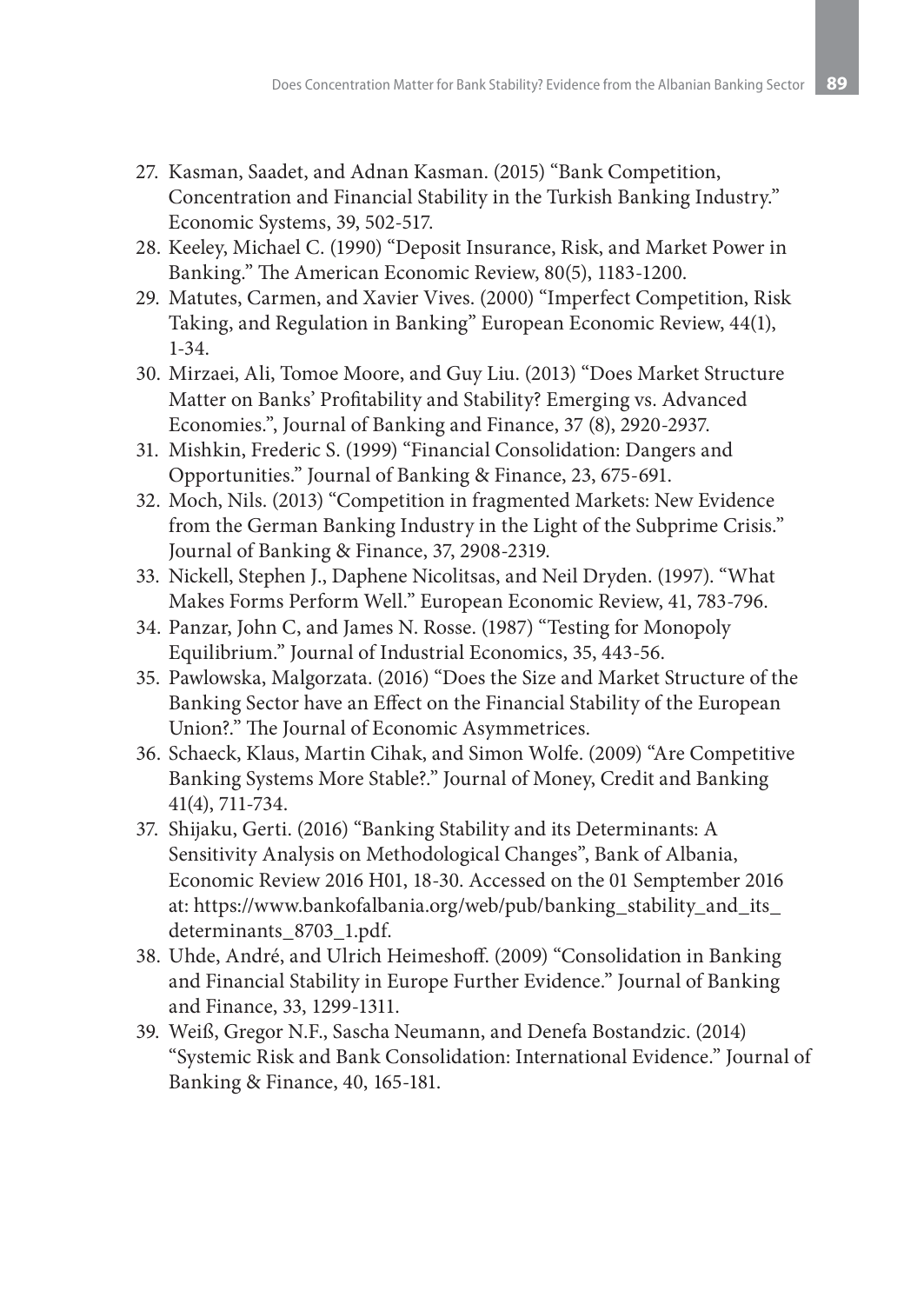# **Appendix**

**Graph 1: Concentration – Stability Nexus Evidence from Albanian Banking System, in annual growth rate.**



Source: Author's Calculations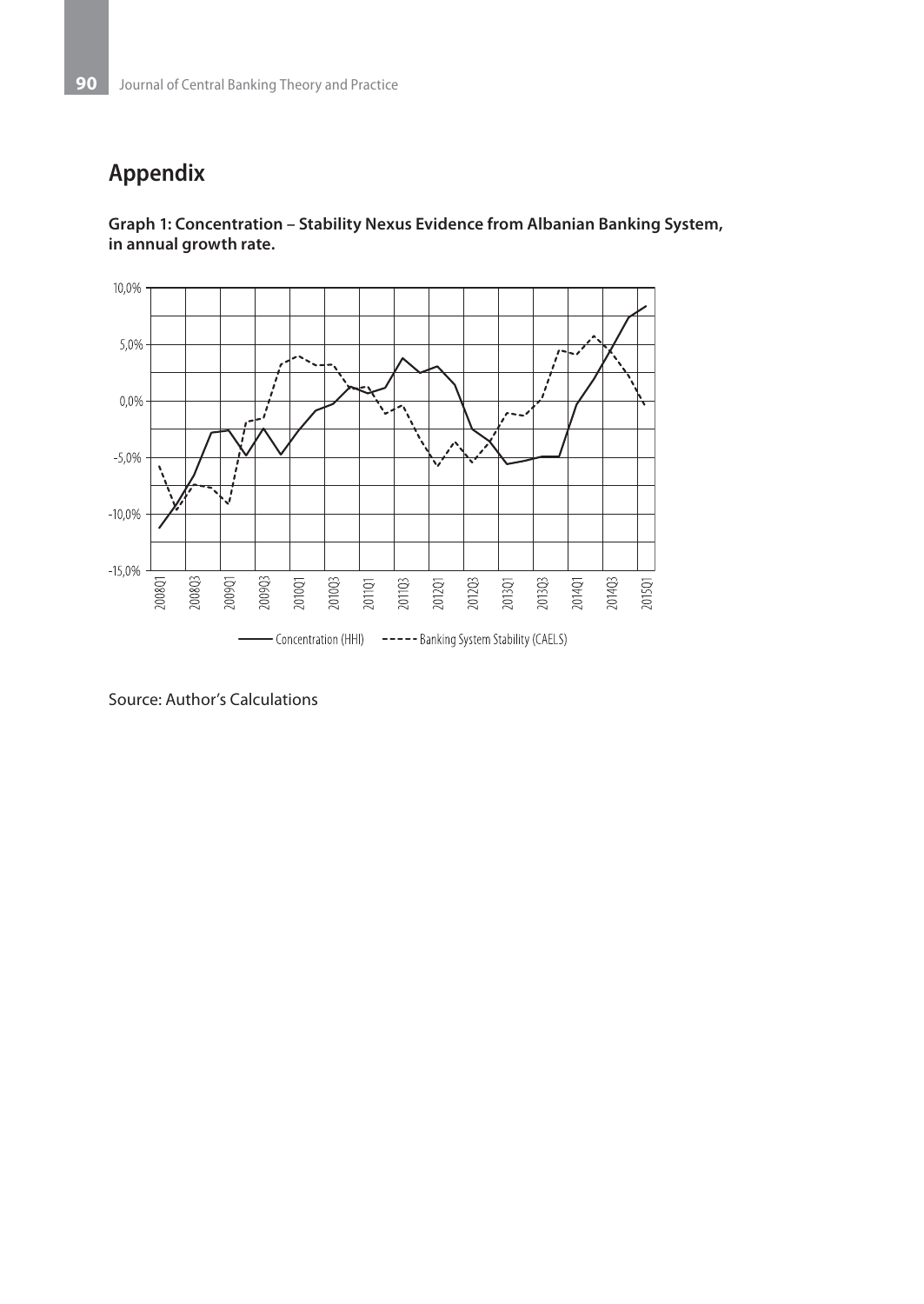| Category                         | Indicator                                                                                                     | <b>Notation</b>                       | Sub-<br>Index                 |
|----------------------------------|---------------------------------------------------------------------------------------------------------------|---------------------------------------|-------------------------------|
| Capital                          | Capital Adequacy Ratio                                                                                        |                                       |                               |
|                                  | Core Capital/Total Asset                                                                                      |                                       |                               |
|                                  | Equity/Total Asset                                                                                            | $\mathsf{C}_{_{\mathsf{3}\mathsf{}}}$ |                               |
|                                  | Asset growth                                                                                                  | $C_{4}$                               |                               |
|                                  | <b>Equity Growth</b>                                                                                          |                                       | $Z_c$                         |
|                                  | Fixed Asset/Regulatory Capital                                                                                |                                       |                               |
|                                  | <b>ROE</b>                                                                                                    |                                       |                               |
|                                  | Non-Performing Loan (net)/Regulatory Capital                                                                  | C*                                    |                               |
| Asset                            | Non-Performing Loan (net)/Total Loan (net)                                                                    | $A^*$ <sub>1.</sub>                   |                               |
| Quality                          | Total Loan (net)/Total Asset                                                                                  | $A_{2}$                               |                               |
|                                  | Growth of Loan Portfolio                                                                                      | $A_{3}$                               |                               |
|                                  | Credit Loss (Gross)/Total Loan (Gross)                                                                        | $A_{4}^*$                             | $Z_{\rm A}$                   |
|                                  | Large Risks (the number of beneficiaries over rate)                                                           | $A^*_{5}$                             |                               |
|                                  | Provisions for Loan Loss Coverage/Non-Performing Loan (gross)                                                 | $A^*_{6}$                             |                               |
| Earnings                         | <b>ROA</b>                                                                                                    | E <sub>1</sub>                        |                               |
|                                  | The growth of revenue from interest                                                                           |                                       |                               |
|                                  | Interest revenue/Total Revenue                                                                                | $E_{3}$                               |                               |
|                                  | Net Interest Margin                                                                                           | $E_{4}$                               |                               |
|                                  | <b>Efficiency Ratio</b>                                                                                       | E <sub>s</sub>                        | $Z_{\rm E}$                   |
|                                  | Interest Revenue (Net)/Operating Revenues (Gross)                                                             | $E_{6}$                               |                               |
|                                  | Dividend/Income (Net)                                                                                         | $E_{7}$                               |                               |
|                                  | The growth of net interest revenue                                                                            | $E_8$                                 |                               |
| Liquidity                        | Net Loan/Average Deposits                                                                                     | 4.                                    |                               |
|                                  | <b>Active Liquid/Total Asset</b>                                                                              | -2.                                   | $Z_{\scriptscriptstyle\perp}$ |
|                                  | Asset - Passive with a maturity of three months/Total Asset that<br>provide profit                            | $\mathsf{L}_3$                        |                               |
| Sensitivity<br>to Market<br>Risk | Asset - Passive sensitive to interest rate with a maturity up to 3<br>months/Total Asset that Provide Profit  | $S_{1}^*$                             |                               |
|                                  | Asset - Passive sensitive to interest rate with a maturity up to 12<br>months/Total Asset that Provide Profit | $S_{2}^*$                             | $Z_{\varsigma}$               |
|                                  | Net Open Position in foreign currency                                                                         | $S^*_{3}$                             |                               |

#### **Table 1. Indicators of Bank Stability Index.**

\* linked to reverse risk order

Source: Authors' Calculations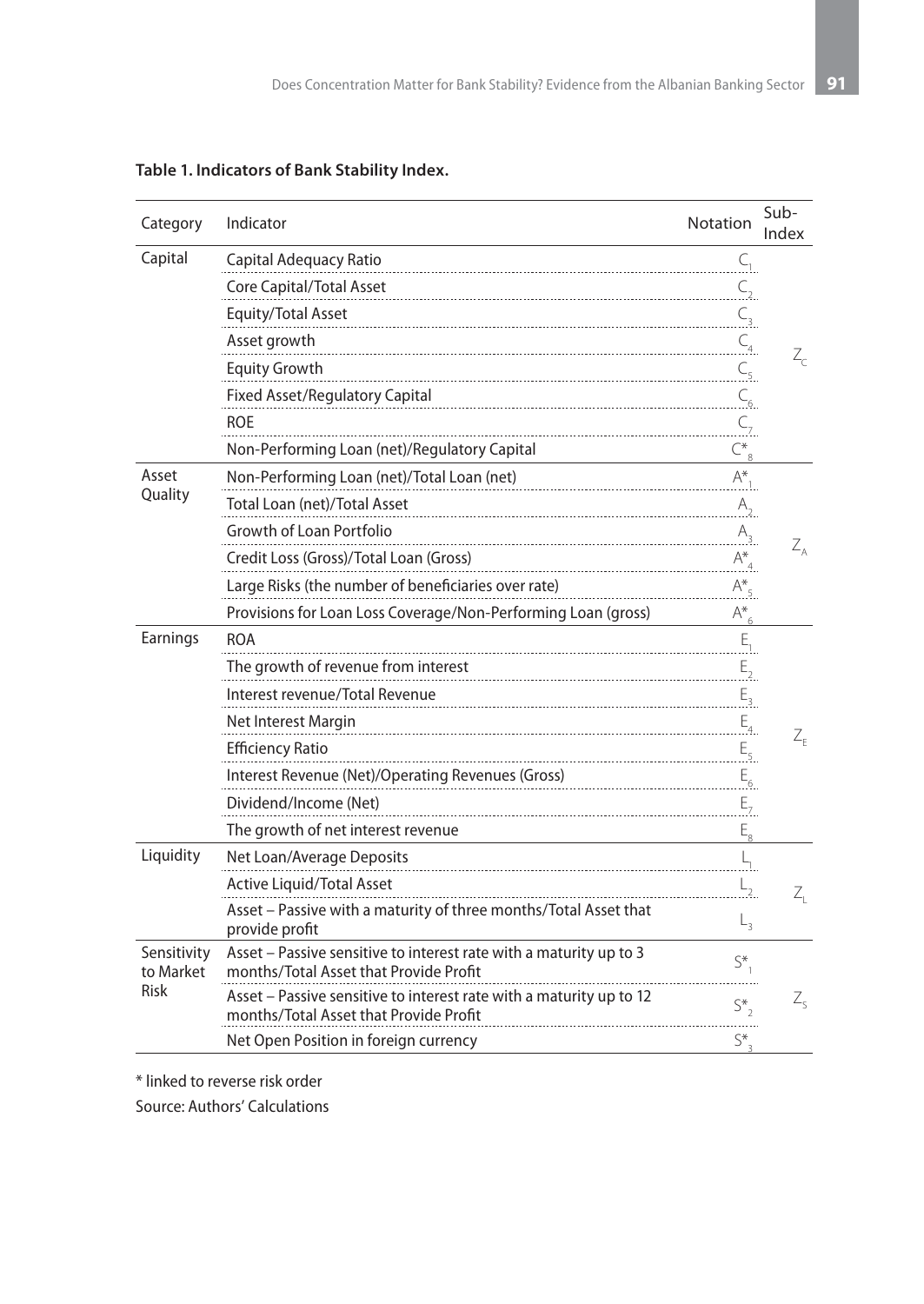#### **Table 2. Correlation Analysis: Ordinary**

#### Sample: 2008Q2 2015Q3 Included observations: 480 Balanced sample (listwise missing value deletion)

|                   | CAFI <sub>S</sub> | GDP       | <b>PSRISK</b> | <b>HHIA</b> | EFFICIENCY LEVERAGE |  |
|-------------------|-------------------|-----------|---------------|-------------|---------------------|--|
| CAELS             |                   |           |               |             |                     |  |
| GDP               | 0.1042            |           |               |             |                     |  |
| <b>PSRISK</b>     | $-0.0709$         | $-0.0162$ |               |             |                     |  |
| <b>HHIA</b>       | $-0.0494$         | 03563     | 0 3 4 1 3     |             |                     |  |
| <b>EFFICIENCY</b> | $-0.0921$         | -0.0366   | $-0.0302$     | $-0.0311$   |                     |  |
| LEVERAGE          | N 0029            | 0.0073    | 0.0454        | 0.0693      | 03763               |  |

#### Source: Author's calculations

#### **Table 3. Panel Unit Root Test**

|                   |                 | ADF - Fisher Chi-square |          | PP - Fisher Chi-square |                        |          |  |
|-------------------|-----------------|-------------------------|----------|------------------------|------------------------|----------|--|
| Variable          | Intercept       | Intercept<br>and Trend  | None     | Intercept              | Intercept<br>and Trend | None     |  |
| <b>ACAELS</b>     | [0.0000]        | [0.0000]                | [0.0000] | [0.0018]               | [0.0000]               | [0.0000] |  |
| $\triangle GDP$   | [0.0000]        | [0.0000]                | [0.0000] | [1.0000]               | [0.0000]               | [0.0000] |  |
| <b>APSRISK</b>    | [0.0000]        | [0.0000]                | [0.0000] | [0.0000]               | [1.0000]               | [0.0000] |  |
| <b>ASIZE</b>      | [0.0000]        | [0.0000]                | [0.0000] | [0.0000]               | [0.0000]               | [0.0000] |  |
| <b>HHIA</b>       | [0.0000]        | [0.0000]                | [0.0000] | [0.0000]               | [0.0000]               | [0.0000] |  |
| <b>HHIL</b>       | [0.0000]        | [0.0000]                | [0.0000] | [0.0000]               | [0.0000]               | [0.0000] |  |
| <b>HHID</b>       | [0.0000]        | [0.0000]                | [0.0000] | [0.0000]               | [0.0000]               | [0.0000] |  |
| <b>HHIC</b>       | [0.0000]        | [0.0000]                | [0.0000] | [0.0000]               | [0.0000]               | [0.0000] |  |
| <b>EFFICIENCY</b> | [0.0000]        | [0.0000]                | [0.9649] | [0.0000]               | [0.0000]               | [0.8965] |  |
| LEVERAGE          | <b>[0.0000]</b> | [0.0007]                | [0.0001] | [0.0000]               | [0.0006]               | [0.0010] |  |

Note: Δ is a first difference operator. Probabilities for Fisher tests are computed using an asymptotic Chi-square distribution. All other tests assume asymptotic normality.

Source: Author's calculations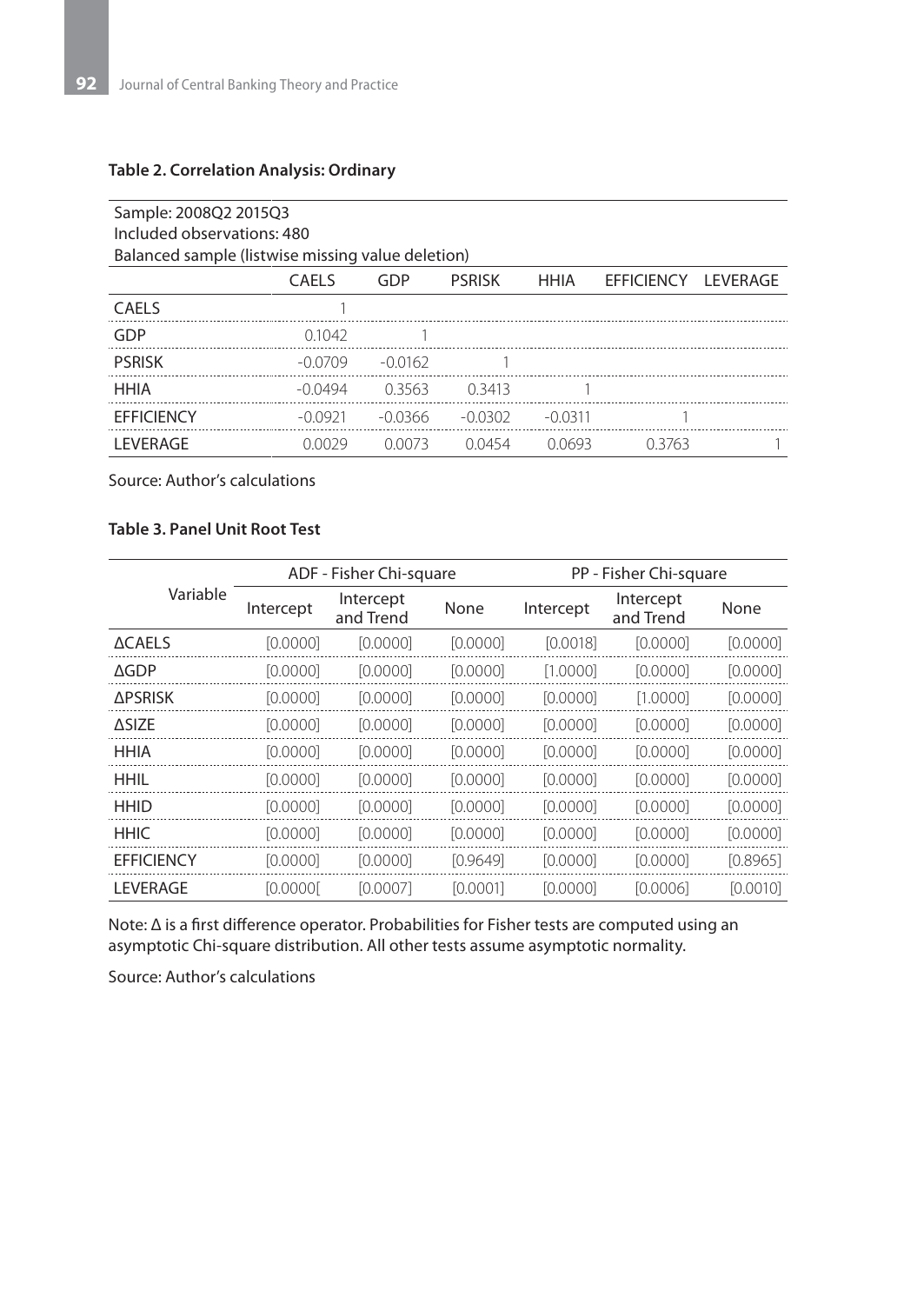| Variable                  | $[1]$     | [2]       | $\lceil 3 \rceil$ | [4]       | [5]       | [6]       | [7]       |
|---------------------------|-----------|-----------|-------------------|-----------|-----------|-----------|-----------|
|                           | 1.2604    | 1.155     | 1.1067            | 0.9076    | 1.2907    | 0.4525    | 1.2374    |
| $\triangle GDP$           | [0.01]    | [0.01]    | [0.00]            | [0.01]    | [0.00]    | [0.39]    | [0.03]    |
|                           | $-0.0258$ | $-0.0350$ | $-0.0418$         | $-0.0348$ | $-0.0228$ | $-0.0352$ | $-0.0665$ |
| <b>APSRISK</b>            | [0.08]    | [0.02]    | [0.06]            | [0.00]    | [0.16]    | [0.03]    | [0.01]    |
|                           |           |           |                   |           | 0.2165    |           |           |
| <b>SIZE</b>               |           |           |                   |           | [0.21]    |           |           |
| <b>HHIA</b>               | $-0.9430$ |           |                   |           | $-0.9094$ | $-0.9043$ | $-1.3646$ |
|                           | [0.03]    |           |                   |           | [0.03]    | [0.06]    | [0.00]    |
| <b>HHIL</b>               |           | $-0.7620$ |                   |           |           |           |           |
|                           |           | [0.00]    |                   |           |           |           |           |
| <b>HHID</b>               |           |           | $-0.4380$         |           |           |           |           |
|                           |           |           | [0.02]            |           |           |           |           |
| <b>HHIC</b>               |           |           |                   | $-0.2684$ |           |           |           |
|                           |           |           |                   | [0.39]    |           |           |           |
| <b>EFFICIENCY</b>         | $-0.4167$ | $-0.4125$ | $-0.4432$         | $-0.4607$ | $-0.4517$ | $-0.4027$ | $-0.3185$ |
|                           | [0.09]    | [0.16]    | $[0.07]$          | [0.00]    | [0.06]    | [0.06]    | [0.28]    |
| <b>LEVERAGE</b>           | 0.6395    | 0.3110    | 0.3551            | 0.0185    | 0.7048    | 0.0834    | 0.4716    |
|                           | [0.00]    | [0.07]    | [0.05]            | [0.79]    | [0.00]    | [0.64]    | [0.03]    |
| Cross-sections included:  | 480       | 16        | 16                | 16        | 16        | 6         | 10        |
| Total panel observations: | 16        | 464       | 448               | 464       | 480       | 174       | 280       |
| Probability (J-statistic) | 0.24      | 0.15      | 0.11              | 0.42      | 0.29      | 0.33      | 0.22      |

#### **Table 4. Empirical results on CAELS through means of GMM approach.**

Source: Author's calculations